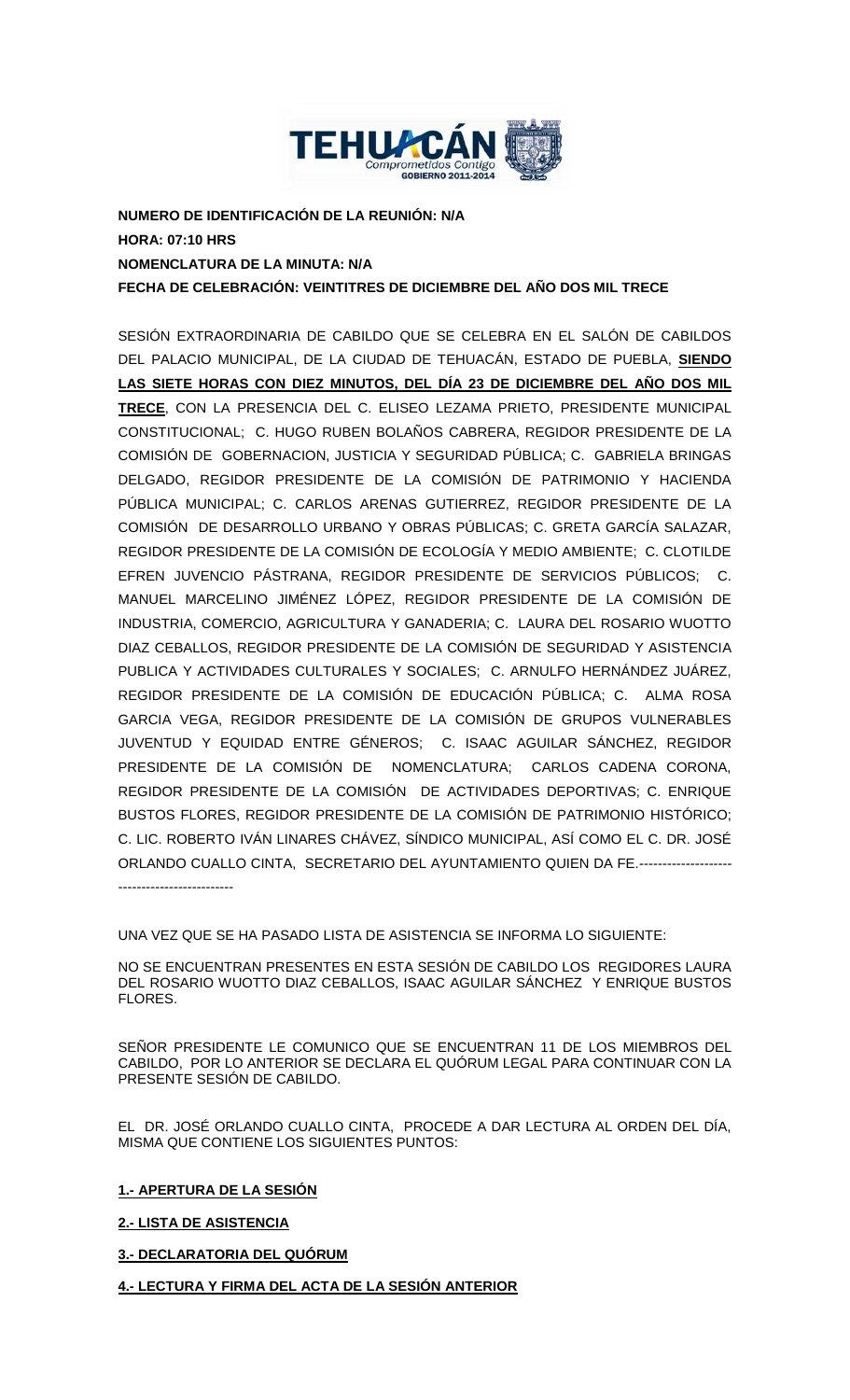### **5.- PRESIDENCIA**

 ANÁLISIS, DISCUSIÓN Y EN SU CASO APROBACIÓN DEL PETITORIO QUE VERSA SOBRE **LA AUTORIZACIÓN PARA DENOMINAR A LA ESTANCIA DE DÍA UBICADA EN AVENIDA DEL MAESTRO NUMERO 1601 COLONIA INFONAVIT EL RIEGO**, COMO ESTANCIA DE DÍA "NUEVO AMANECER".

### **6.- COMISIÓN DE PATRIMONIO Y HACIENDA PÚBLICA MUNICIPAL.**

 ANÁLISIS, DISCUSIÓN Y EN SU CASO APROBACIÓN DEL DICTAMEN QUE CONTIENE LA BAJA DE DIVERSOS BIENES MUEBLES, DEL INVENTARIO DE BIENES MUEBLES PROPIEDAD DEL HONORABLE AYUNTAMIENTO, ASÍ COMO SU CANCELACIÓN DEL REGISTRO CONTABLE GUBERNAMENTAL II.

### **7.- COMISIÓN DE DESARROLLO URBANO Y OBRA PÚBLICA MUNICIPAL.**

- ANÁLISIS, DISCUSIÓN Y EN SU CASO APROBACIÓN DEL DICTAMEN QUE VERSA SOBRE LA *"LICENCIA DE USO DE SUELO PARA CERVECERÍA" PARA EL PREDIO UBICADO EN CALLE AVENIDA NACIONAL NORTE ESQUINA CON CALLE HÉCTOR LEZAMA SURROCA DE SANTA MARÍA COAPAN, A SOLICITUD DEL C. LUIS ALBERTO DE LOS SANTOS MEZA.*
- ANÁLISIS, DISCUSIÓN Y EN SU CASO APROBACIÓN DEL DICTAMEN QUE VERSA SOBRE LA "LICENCIA DE USO DE SUELO PARA RESTAURANTE CON VENTA DE *BEBIDAS ALCOHÓLICAS CON LOS ALIMENTOS" PARA EL ESTABLECIMIENTO DENOMINADO MARAGATOS CONSTITUIDO POR LOS LOCALES CINCO, SEIS Y SIETE EN EL PREDIO QUE CONFORMAN LAS CALLES CUATRO ORIENTE CON UNO NORTE Y CUATRO ORIENTE CON REFORMA NORTE DE LO QUE SE CONOCE COMO EL COMPLEJO CULTURAL EL CARMEN EN LA COLONIA CENTRO DE ESTA CIUDAD.*
- ANÁLISIS, DISCUSIÓN Y EN SU CASO APROBACIÓN DEL DICTAMEN QUE SOBRE LA *"LICENCIA DE USO DE SUELO PARA MISCELÁNEA O ULTRAMARINOS CON VENTA DE CERVEZA Y BEBIDAS REFRESCANTES CON UNA GRADUACIÓN ALCOHÓLICA DE HASTA SEIS GRADOS GL. EN ENVASE CERRADO" PARA EL PREDIO UBICADO EN CALLE SIETE PONIENTE NUMERO TRES MIL CUATROCIENTOS UNO, DE LA COLONIA MÉXICO SESENTA Y OCHO, A SOLICITUD DE LA EMPRESA CONTROLADORA DE NEGOCIOS COMERCIALES S.A. DE C.V.*
- ANÁLISIS, DISCUSIÓN Y EN SU CASO APROBACIÓN DEL DICTAMEN QUE VERSA SOBRE LA **"LICENCIA DE USO DE SUELO MIXTO" ESPECÍFICAMENTE PARA EL LOCAL COMERCIAL IDENTIFICADO COMO S-5 (RC-01) DE LOS QUE FORMAN PARTE DEL DENOMINADO CENTRO COMERCIAL EL PASEO TEHUACÁN, UBICADO EN CALZADA ADOLFO LÓPEZ MATEOS NUMERO TRES MIL OCHOCIENTOS DE SAN LORENZO TEOTIPILCO DE ESTE MUNICIPIO DE TEHUACÁN.**

### **CLAUSURA.**

PASAMOS AL PUNTO DE: LECTURA Y FIRMA DE ACTA DE LA SESION ANTERIOR

EN ESTOS MOMENTOS EL DR. JOSÉ ORLANDO CUALLO CINTA, PROCEDE A DAR LECTURA AL ACTA ANTERIOR UNA VEZ TERMINADA LA LECTURA SE PROCEDE A PASAR A LOS REGIDORES PARA SU FIRMA CORRESPONDIENTE.

**LA REGIDORA ALMA ROSA GARCÍA VEGA, SE NIEGA A FIRMAR EL ACTA CORRESPONDIENTE A LA SESIÓN ANTERIOR.** 

**PRESIDENCIA.-** ANÁLISIS, DISCUSIÓN Y EN SU CASO APROBACIÓN DEL PETITORIO QUE VERSA SOBRE **LA AUTORIZACIÓN PARA DENOMINAR A LA ESTANCIA DE DÍA UBICADA EN AVENIDA DEL MAESTRO NUMERO 1601 COLONIA INFONAVIT EL RIEGO**, **COMO ESTANCIA DE DÍA "NUEVO AMANECER".**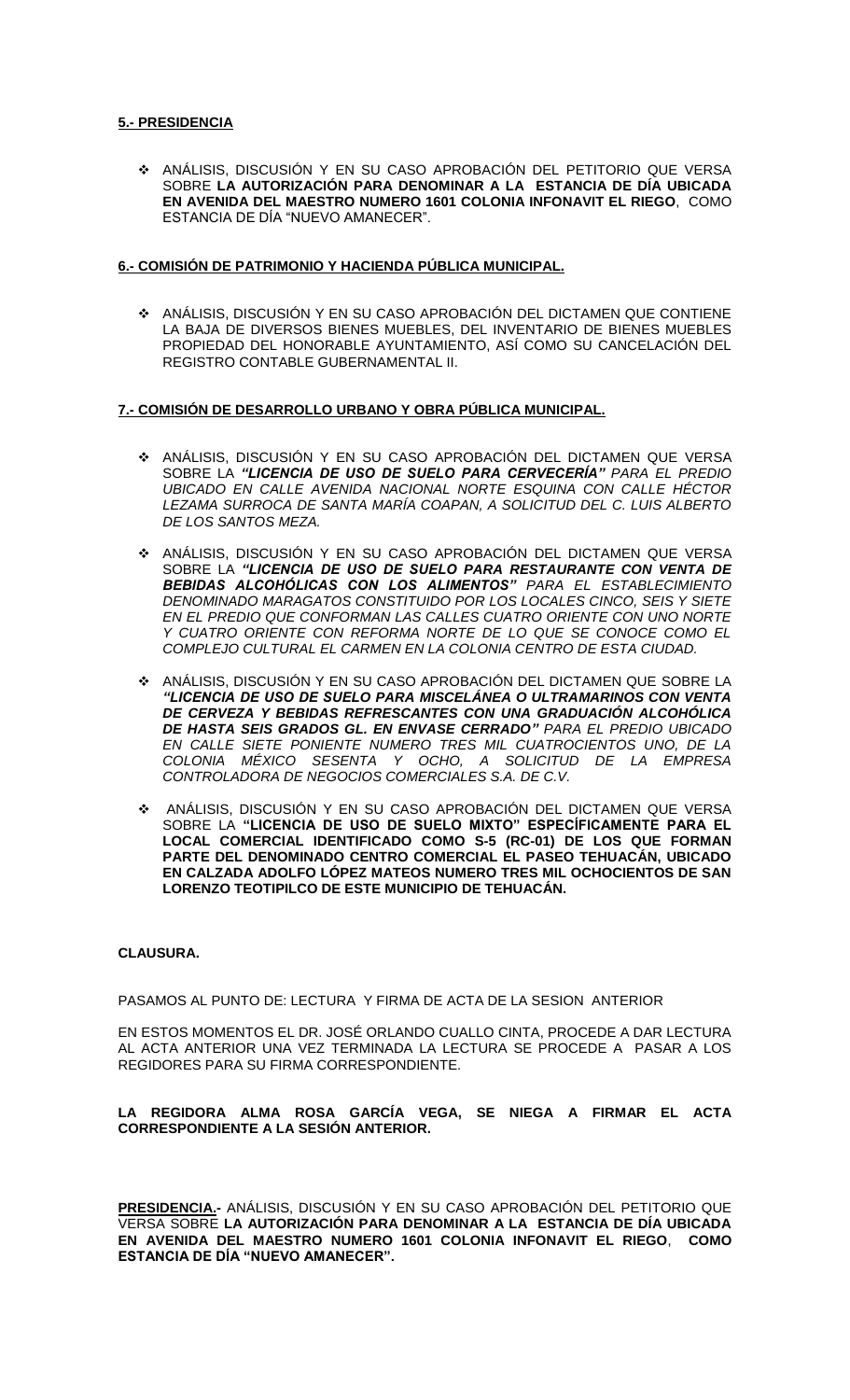SEÑOR PRESIDENTE TIENE USTED EL USO DE LA PALABRA.

EL C. ELISEO LEZAMA PRIETO, PROCEDE A DAR LECTURA AL PETITORIO CORRESPONDIENTE, MISMO QUE A LA LETRA DICE:

#### **"… HONORABLE CABILDO**

EL SUSCRITO ELISEO LEZAMA PRIETO, PRESIDENTE MUNICIPAL CONSTITUCIONAL DEL HONORABLE AYUNTAMIENTO DE TEHUACÁN, PUEBLA, CON FUNDAMENTO EN LAS FRACCIONES XXVI Y XLVII DEL DIVERSO 91 Y DEMÁS RELATIVOS APLICABLES DE LA LEY ORGANICA MUNICIPAL, SOMETO A CONSIDERACIÓN DE ESTE HONORABLE CUERPO COLEGIADO EL ANALISIS, DISCUSIÓN Y EN SU CASO APROBACIÓN DEL PETITORIO QUE CONTIENE: **LA AUTORIZACION PARA DENOMINAR A LA ESTANCIA DE DIA UBICADA EN AVENIDA DEL MAESTRO NUMERO 1601 COLONIA INFONAVIT EL RIEGO, COMO "ESTANCIA DE DIA NUEVO AMANECER".** LO ANTERIOR CON BASE EN LOS SIGUIENTES:

### **C O N S I D E R A N D O S**

**I.-** QUE EL PÁRRAFO PRIMERO DE LA FRACCIÓN II DEL ARTÍCULO 115 DE LA CONSTITUCIÓN POLÍTICA DE LOS ESTADOS UNIDOS MEXICANOS, DETERMINA QUE LOS AYUNTAMIENTOS TENDRÁN FACULTADES PARA APROBAR, DE ACUERDO CON LAS LEYES EN MATERIA MUNICIPAL QUE DEBERÁN EXPEDIR LAS LEGISLATURAS DE LOS ESTADOS, LOS BANDOS DE POLICÍA Y GOBIERNO, LOS REGLAMENTOS, CIRCULARES DISPOSICIONES ADMINISTRATIVAS DE OBSERVANCIA GENERAL DENTRO DE SUS RESPECTIVAS JURISDICCIONES, QUE ORGANICEN LA ADMINISTRACIÓN PÚBLICA MUNICIPAL, REGULEN LAS MATERIAS, PROCEDIMIENTOS, FUNCIONES Y SERVICIOS PÚBLICOS DE SU COMPETENCIA Y ASEGUREN LA PARTICIPACIÓN CIUDADANA Y VECINAL; MISMA DISPOSICIÓN QUE ES TRASLADADA A LA FRACCIÓN III DEL ARTÍCULO 105 DE LA CONSTITUCIÓN POLÍTICA DEL ESTADO LIBRE Y SOBERANO DE PUEBLA;

**II.-** QUE EL ARTÍCULO 76 PRIMER PÁRRAFO DE LA LEY ORGÁNICA MUNICIPAL DETERMINA QUE EL AYUNTAMIENTO SESIONARÁ VÁLIDAMENTE CON LA ASISTENCIA DE LA MAYORÍA DE SUS MIEMBROS Y DEL SECRETARIO DEL AYUNTAMIENTO O LA PERSONA QUE LEGALMENTE LO SUSTITUYA;

**III.-** QUE EL ARTÍCULO 77 DE LA MISMA LEY EN CITA DETERMINA QUE LOS ACUERDOS DE LOS AYUNTAMIENTOS SE TOMARÁN POR MAYORÍA DE VOTOS DEL PRESIDENTE MUNICIPAL, REGIDORES Y SÍNDICO, Y EN CASO DE EMPATE, EL PRESIDENTE MUNICIPAL TENDRÁ VOTO DE CALIDAD;

**IV.-** QUE LA FRACCIÓN III DEL ARTÍCULO 78 DE LA LEY ORGÁNICA MUNICIPAL INDICA QUE SON ATRIBUCIONES DE LOS AYUNTAMIENTOS APROBAR SU ORGANIZACIÓN Y DIVISIÓN ADMINISTRATIVAS, DE ACUERDO CON LAS NECESIDADES DEL MUNICIPIO.

**V.-** QUE SON ATRIBUCIONES DE LOS AYUNTAMIENTOS EXPEDIR BANDOS DE POLICIA Y GOBIERNO, REGLAMENTOS, CIRCULARES Y DISPOSICIONES ADMINISTRATIVAS DE OBSERVANCIA GENERAL, REFERENTES A SU ORGANIZACIÓN, FUNCIONAMIENTO, SERVICIOS PÚBLICOS QUE DEBAN PRESTAR Y DEMAS ASUNTOS DE SU COMPETENCIA, SUJETÁNDOSE A LAS BASES NORMATIVAS ESTABLECIDAS POR LA CONSTITUCIÓN POLÍTICA DEL ESTADO LIBRE Y SOBERANO DE PUEBLA, VIGILANDO SU OBSERVANCIA Y APLICACIÓN, TAL Y COMO LO ESTATUYE LA FRACCION IV DEL DIVERSO 78 DE LA LEY ORGANICA MUNICIPAL.

**VI.-** QUE LA FRACCIÓN XVIII DEL ARTÍCULO 78 DE LA LEY ORGÁNICA MUNICIPAL DETERMINA EN SU PARTE CONDUCENTE QUE SON ATRIBUCIONES DE LOS AYUNTAMIENTOS EL DE PROMOVER CUANTO SE ESTIME CONVENIENTE PARA EL PROGRESO ECONÓMICO, SOCIAL Y CULTURAL DEL MUNICIPIO.

**VII.** QUE EL ARTÍCULO 90 DE LA LEY ORGÁNICA MUNICIPAL SEÑALA QUE LOS AYUNTAMIENTOS SERÁN PRESIDIDOS POR UN PRESIDENTE MUNICIPAL, QUIEN SERÁ ELECTO EN LOS TÉRMINOS DE LA CONSTITUCIÓN POLÍTICA DEL ESTADO LIBRE Y SOBERANO DE PUEBLA, LAS DISPOSICIONES APLICABLES DE LA LEGISLACIÓN ELECTORAL Y DE ESTA LEY.

**VIII.-** QUE EL ARTÍCULO 91 FRACCIÓN III DE LA LEY ORGÁNICA MUNICIPAL SEÑALA QUE SON FACULTADES Y OBLIGACIONES DE LOS PRESIDENTES MUNICIPALES ENTRE OTROS EL DE REPRESENTAR AL AYUNTAMIENTO Y EJECUTAR SUS RESOLUCIONES, SALVO QUE SE DESIGNE UNA COMISIÓN ESPECIAL, O SE TRATE DE PROCEDIMIENTOS JUDICIALES, EN LOS QUE LA REPRESENTACIÓN CORRESPONDE AL SÍNDICO MUNICIPAL.

**IX.-** QUE LA ESTANCIA DENOMINADA ACTUALMENTE "ESTANCIA DE DÍA", ES UN LUGAR QUE FUE CREADO PARA QUE LAS PERSONAS DE LA TERCERA EDAD TUVIERAN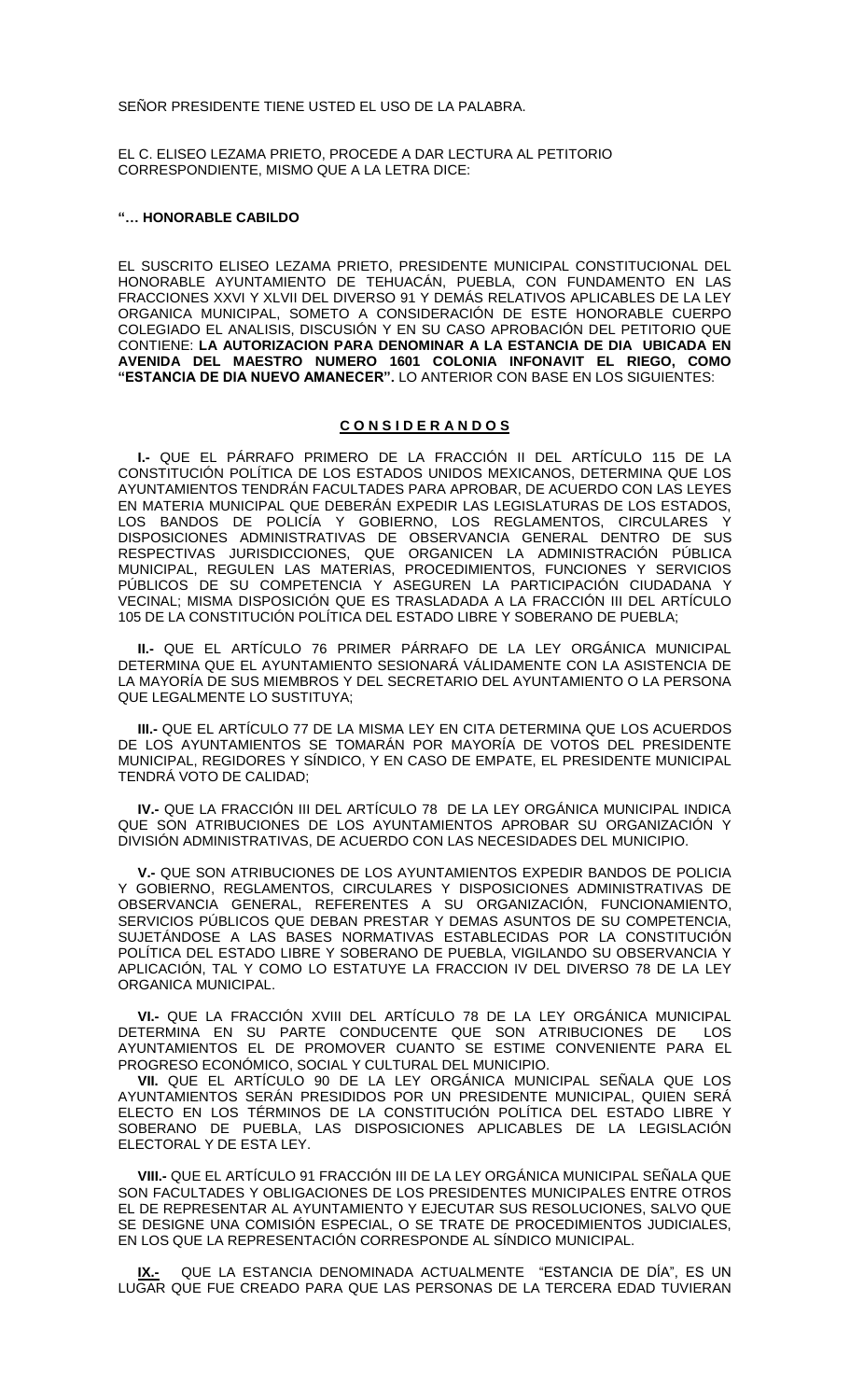UN LUGAR EN DONDE REALIZAR DIVERSAS ACTIVIDADES RECREATIVAS, CONOCER E INTERACTUAR CON MÁS PERSONAS DE LA TERCERA EDAD, EN DICHA ESTANCIA, A LA FECHA EXISTEN 56 ADULTOS MAYORES INSCRITOS QUE DE MANERA REGULAR HACEN USO DE LAS INSTALACIONES, POR LO QUE COMO UN DETALLE DE IDENTIDAD, ELLOS MISMOS HAN SOLICITADO A LOS RESPONSABLES DE ESA AREA, QUE A LA DENOMINADA ESTANCIA DE DÍA, SE LE AGREGUE DE MANERA OFICIAL LA FRASE **"NUEVO AMANECER",** DEBIENDO QUEDAR COMO**: "ESTANCIA DE DÍA NUEVO AMANECER"** 

**X.-** QUE LA MTRA. REMEDIOS ELENA SANTOS GONZÁLEZ; DIRECTORA DEL SISTEMA MUNICIPAL PARA EL DESARROLLO INTEGRAL DE LA FAMILIA DE TEHUACÁN, MEDIANTE OFICIO 624/2013, DE FECHA 13 DE DICIEMBRE DEL AÑO EN CURSO, SOLICITA A ESTE HONORABLE AYUNTAMIENTO, QUE EN SESIÓN DE CABILDO SEA APROBADO QUE LA ESTANCIA DE DÍA SEA DENOMINADA **"ESTANCIA DE DÍA NUEVO AMANECER".**

POR LO ANTERIORMENTE EXPUESTO Y FUNDADO Y EN USO DE LAS FACULTADES CONFERIDAS, HAGO DE SU CONOCIMIENTO EL PRESENTE:

### **P E T I T O R I O**

**ÚNICO.-** SE APRUEBE POR ESTE HONORABLE CABILDO, QUE LA ESTANCIA DE DÍA UBICADA EN AVENIDA DEL MAESTRO NO. 1601 DE LA COLONIA INFONAVIT EL RIEGO, SEA DENOMINADA **"ESTANCIA DE DÍA NUEVO AMANECER".-** ATENTAMENTE.- TEHUACAN, PUEBLA 20 DE DICIEMBRE DEL 2013.- PRESIDENTE MUNICIPAL CONSTITUCIONAL.- C. ELISEO LEZAMA PRIETO.- FIRMA ILEGIBLE".

SEÑOR PRESIDENTE MUNICIPAL, REGIDORES Y SINDICO MUNICIPAL, EN VOTACIÓN SE LES CONSULTA SI SE APRUEBA LA PROPUESTA PRESENTADA EN CUESTIÓN, LOS QUE ESTÉN POR LA AFIRMATIVA SÍRVANSE MANIFESTARLO LEVANTANDO LA MANO.

HABIÉNDOSE ANALIZADO AMPLIAMENTE EL CONTENIDO DEL DICTAMEN DE REFERENCIA, POR MAYORÍA CON **11 VOTOS** A FAVOR POR PARTE DE LOS INTEGRANTES DEL HONORABLE CABILDO, SE DETERMINA EL SIGUIENTE:

# **A C U E R D O**

**ÚNICO.-** SE APRUEBA POR ESTE HONORABLE CABILDO, QUE LA ESTANCIA DE DÍA UBICADA EN AVENIDA DEL MAESTRO NÚM. 1601 DE LA COLONIA INFONAVIT EL RIEGO, SEA DENOMINADA **"ESTANCIA DE DÍA NUEVO AMANECER".**

LO ANTERIOR CON FUNDAMENTO EN LOS DISPOSITIVOS LEGALES INVOCADOS EN EL PETITORIO DE REFERENCIA.

**COMISIÓN DE PATRIMONIO Y HACIENDA PÚBLICA MUNICIPAL.- ANÁLISIS, DISCUSIÓN Y EN SU CASO APROBACIÓN DEL DICTAMEN QUE CONTIENE LA BAJA DE DIVERSOS BIENES MUEBLES, DEL INVENTARIO DE BIENES MUEBLES PROPIEDAD DEL HONORABLE AYUNTAMIENTO, ASÍ COMO SU CANCELACIÓN DEL REGISTRO CONTABLE GUBERNAMENTAL II.**

SEÑORA REGIDORA TIENE USTED EL USO DE LA PALABRA.

LA C. GABRIELA BRINGAS DELGADO, PROCEDE A DAR LECTURA AL DICTAMEN DE REFERENCIA, MISMO QUE A LA LETRA DICE:

### **"… HONORABLE CABILDO**

LOS SUSCRITOS REGIDORES C.C. GABRIELA BRINGAS DELGADO, GRETA GARCIA SALAZAR Y HUGO RUBEN BOLAÑOS CABRERA, PRESIDENTE E INTEGRANTES DE LA COMISION DE PATRIMONIO Y HACIENDA PUBLICA MUNICIPAL DEL HONORABLE AYUNTAMIENTO DE TEHUACÁN, PUEBLA; EN EJERCICIO DE LAS FACULTADES QUE NOS CONFIEREN LOS ARTICULOS 92 FRACCIONES II, IV Y VII, 96 FRACCION II Y DEMAS RELATIVAS Y APLICABLES DE LA LEY ORGANICA MUNICIPAL, SOMETEMOS A LA CONSIDERACION DE ESTE CUERPO COLEGIADO EL **ANÁLISIS, DISCUSIÓN Y EN SU CASO APROBACIÓN DEL DICTAMEN QUE CONTIENE LA BAJA DE DIVERSOS BIENES MUEBLES DEL INVENTARIO DE BIENES MUEBLES PROPIEDAD DEL HONORABLE AYUNTAMIENTO,**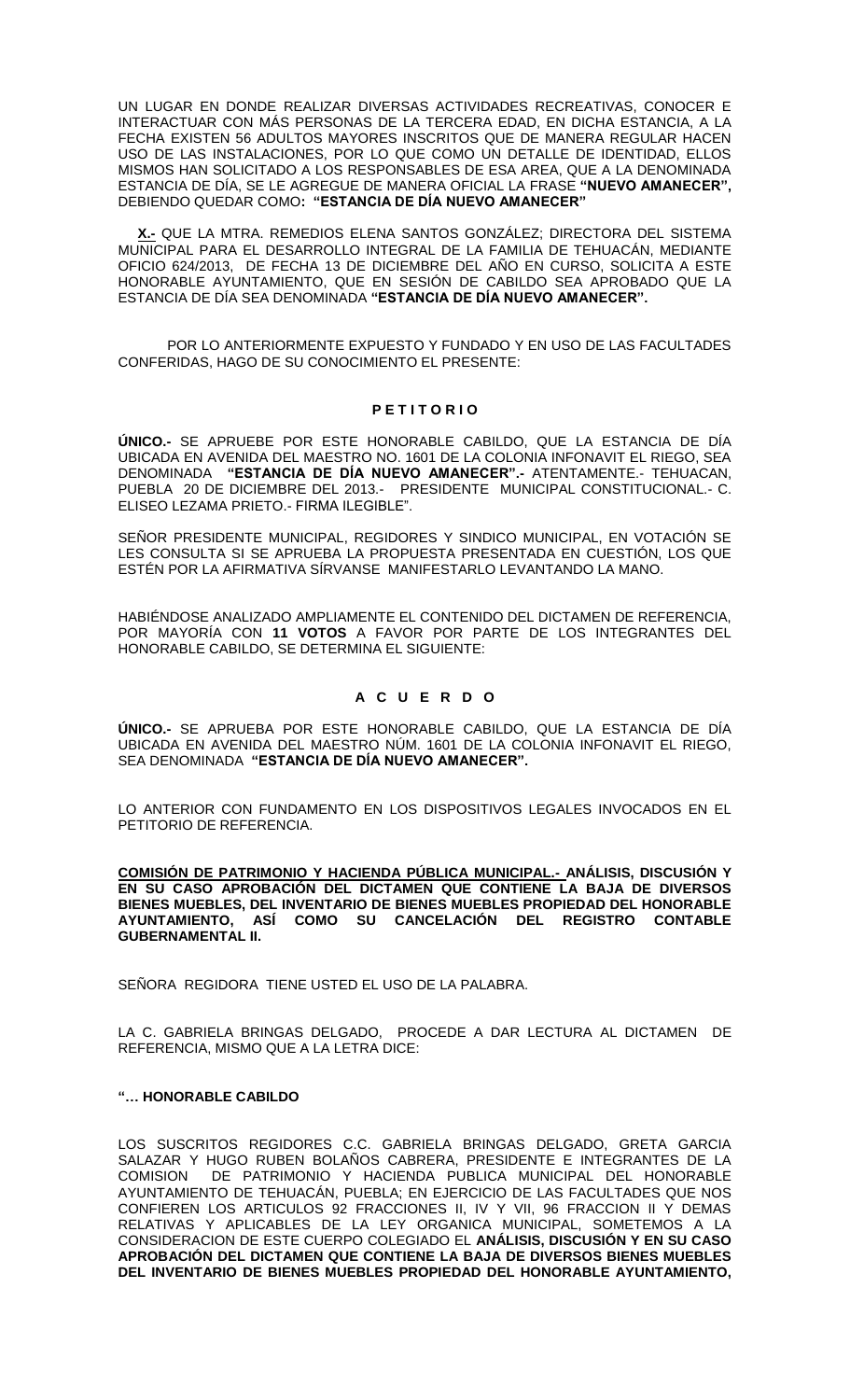**ASÍ COMO SU CANCELACIÓN DEL REGISTRO CONTABLE GUBERNAMENTAL II**, LO ANTERIOR DE ACUERDO A LOS SIGUIENTES:

### **CONSIDERANDO**

**I.-**QUE LA FRACCION II DEL ARTICULO 115 DE LA CONSTITUCION POLITICA DE LOS ESTADOS UNIDOS MEXICANOS, SEÑALA QUE LOS MUNICIPIOS ESTARAN INVESTIDOS DE PERSONALIDAD JURIDICA Y PATRIMONIO PROPIO EL CUAL MANEJARAN CONFORME A LA LEY Y QUE LOS AYUNTAMIENTOS TENDRAN LAS FACULTADES PARA APROBAR, DE ACUERDO A LAS LEYES EN MATERIA MUNICIPAL, QUE DEBERAN EXPEDIR LAS LEGISLATURAS DE LOS ESTADOS, LOS BANDOS DE POLICIA Y GOBIERNO, LOS REGLAMENTOS, LAS CIRCULARES Y DISPOSICIONES ADMINISTRATIVAS DE OBSERVANCIA GENERAL DENTRO DE SUS RESPECTIVAS JURISDICCIONES, QUE ORGANICEN LA ADMINISTRACION PUBLICA MUNICIPAL, REGULEN LAS MATERIAS, PROCEDIMIENTOS, FUNCIONES Y SERVICIOS PUBLICOS DE SU COMPETENCIA Y ASEGUREN LA PARTICIPACION CIUDADANA Y VECINA, DISPOSICION QUE ES CONFIRMADA POR LOS ARTICULOS 103 DE LA CONSITUCION POLITICA DEL ESTADO LIBRE Y SOBERANO DE PUEBLA Y 3 DE LA LEY ORGANICA MUNICIPAL.

**II.-** MISMA DISPOSICIÓN QUE ES TRASLADADA A LA FRACCION III DEL ARTICULO 105 DELACONSTITUCION POLITICA DEL ESTADO LIBRE Y SOBERANO DE PUEBLA;

**III.-** QUE EL ARTICULO 76 PRIMER PARRAFO DE LA LEY ORGANICA MUNICIPAL DETERMINA• QUE EL AYUNTAMIENTO SESIONARA VALIDAMENTE CON LA ASISTENCIA DE LA MAYORIA DE SUS MIEMBROS Y DEL SECRETARIO EL AYUNTAMIENTO O LA PERSONA QUE LEGALMENTE LO SUSTITUYA;

**IV.-** QUE EL ARTICULO 77 DE LA MISMA LEY EN CITA DETERMINA QUE LOS ACUERDOS DE LOS AYUNTAMIENTOS SE TOMARAN POR MUNICIPAL, REGIDORES Y SINDICO, Y EN CASO DE EMPATE, EL PRESIDENTE MUNICIPAL TENDRA VOTO DE CALIDAD;

**V.-** QUE EL ARTICULO 100 FRACCIONES VIII DE LA LEY ORGANICA MUNICIPAL DETERMINA QUE LOS DEBERES Y ATRIBUCIONES DEL SINDICO; MANIFESTAR OPORTUNAMENTE OPINIONES RESPECTO A LOS ASUNTOS DE LA COMPETENCIA DEL AYUNTAMIENTO.

**VI.-** QUE EL ARTICULO 159 FRACCION I DE LA LEY ORGANICA MUNICIPAL, ESTABLECE QUE LOS AYUNTAMIENTOS PODRAN POR ACUERDO A LAS DOS TERCERAS PARTES DICTAMINAR RESOLUCIONES QUE AFECTEN EL PATRIMONIO INMOBILIARIO.

**VII.**-QUE EL ARTICULO 160 DE LA LEY ORGANICA, A LA LETRA DICE QUE LOS BIENES DEL DOMINIO PRIVADO DEL MUNICIPIO PODRAN ENAJENARSE, DARSE EN ARRENDAMIENTO, GRAVARSE, Y EN GENERAL SER OBJETO DE CUALQUIER ACTO JURIDICO EN LOS TERMINOS DE ESTA LEY, SIEMPRE Y CUANDO LO APRUEBEN LAS DOS TERCERAS PARTES DEL AYUNTAMIENTO; EL SINDICO EMITA SU OPINION ANTE EL CABILDO Y DEMAS APLICABLE.

**VIII.- QUE MEDIANTE MEMORÁNDUM 404/**2013 DE FECHA 20 DE DICIEMBRE DEL AÑO EN CURSO, EL LIC. AARON CANDIDO SOLANO PEREZ, CONTRALOR MUNICIPAL, SOLICITA A ESTE HONORABLE CABILDO POR CONDUCTO DEL SECRETARIO DEL AYUNTAMIENTO, QUE SE AUTORICE LA BAJA DEFINITIVA ASÍ COMO LA DESINCORPORACIÓN DEL<br>PATRIMONIO MUNICIPAL, DIVERSOS BIENES MUEBLES POR ENCONTRARSE DIVERSOS BIENES MUEBLES POR ENCONTRARSE TOTALMENTE INSERVIBLES, SOLICITANDO TAMBIÉN QUE ESTE CABILDO MANIFIESTE EL DESTINO FINAL QUE HA DE DARSE A DICHOS BIENES, PONIENDO DEL CONOCIMIENTO QUE LOS BIENES MUEBLES DE REFERENCIA NO TIENEN NINGÚN VALOR MONETARIO DE RECUPERACIÓN, DEBIDO AL ESTADO TOTALMENTE INSERVIBLES EN QUE SE ENCUENTRAN.

TODO LO ANTERIOR SE DA COMO CONSECUENCIA DE QUE EN FECHAS ANTERIORES LAS DIVERSAS DEPENDENCIAS QUE CONFORMAN ESTE HONORABLE AYUNTAMIENTO, REALIZARON UNA REVISIÓN MINUCIOSA DE LOS BIENES QUE SE ENCUENTRAN ENLISTADOS DENTRO DE SU INVENTARIO Y COMO RESULTADO ENCONTRARON BIENES QUE SE ENCUENTRAN COMPLETAMENTE INSERVIBLES, POR LO QUE SOLICITARON A LA CONTRALORÍA MUNICIPAL MEDIANTE OFICIOS Y/O MEMORÁNDUMS, LA BAJA DE BIENES AL PATRIMONIO EN LOS SIGUIENTES RUBROS: 1.- MOBILIARIO Y EQUIPO DE OFICINA, 2.- EQUIPO DE COMPUTO, 3.- EQUIPO DE RADIOCOMUNICACIÓN, 4.- EQUIPO DE TRANSPORTE Y MAQUINARIA Y EQUIPO DE OFICINA, DE LOS CUALES SE REALIZARON LOS CORRESPONDIENTES DICTÁMENES TÉCNICOS.

**IX.-** QUE CONFORME A LA LEY, EL SINDICO MUNICIPAL MEDIANTE MEMORÁNDUM NO. 994/2013 EMITE SU OPINIÓN RESPECTO AL TRÁMITE DE BAJAS DE BIENES MUEBLES QUE LA CONTRALORÍA SE ENCUENTRA REALIZANDO, INFORMANDO QUE UNA VEZ REALIZADO UNA ESTRICTA REVISIÓN A LAS CARPETAS REMITIDAS POR EL CONTRALOR, NO TIENE INCONVENIENTE ALGUNO EN QUE SE REALICE LA BAJA CORRESPONDIENTE DE DICHOS BIENES INSERVIBLES.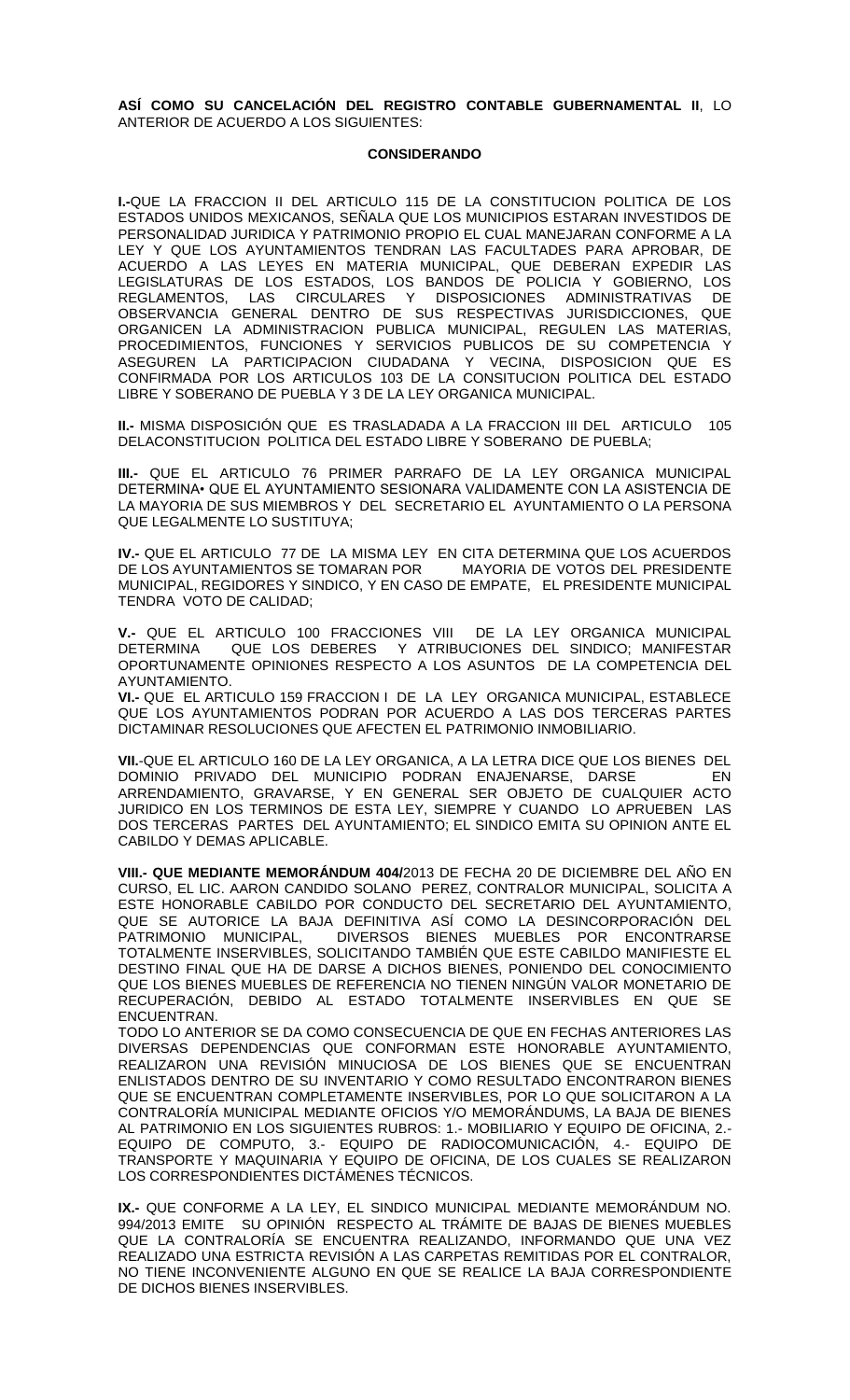**X.-** QUE DE TODO LO ANTERIOR SE ANEXAN AL PRESENTE DICTAMEN EL LISTADO DE BAJAS DE BIENES, LISTADO DE BAJAS DE BIENES MUEBLES DEL PROGRAMA HABITAT Y COPIA DE LA OPINIÓN DEL SÍNDICO MUNICIPAL REFERENTE A LA BAJA DE LOS BIENES MUEBLES. ASÍ COMO TRES CARPETAS CON LOS ANTECEDENTES, DICTÁMENES Y PRUEBAS QUE SUSTENTAN EL ESTADO INSERVIBLES EN QUE SE ENCUENTRAN LOS **BIENES** 

QUE CON BASE EN LAS CONSIDERACIONES LEGALES SEÑALADAS Y CON FUNDAMENTO EN LOS DISPOSITIVOS LEGALES MENCIONADOS SOLICITO A ESTE HONORABLE CABILDO EL SIGUIENTE:

### **DICTAMEN**

**PRIMERO**.- AUTORICE EL HONORABLE CABILDO, DAR DE BAJA DIVERSOS BIENES MUEBLES DEL INVENTARIO DE BIENES MUEBLES PATRIMONIO DEL HONORABLE, AYUNTAMIENTO MUNICIPAL DE TEHUACÁN PUEBLA, POR ENCONTRARSE COMO TOTALMENTE INSERVIBLES, EN CONSECUENCIA DESINCORPORARLOS DEL PATRIMONIO MUNICIPAL, ASÍ COMO SU CANCELACIÓN DEL REGISTRO CONTABLE GUBERNAMENTAL II. BIENES MUEBLES QUE SE ENCUENTRAN DESCRITOS Y RELACIONADOS EN LOS ANEXOS CITADOS EN EL CONSIDERANDO X DEL PRESENTE DICTAMEN Y QUE PASAN A FORMAR PARTE DEL MISMO.

**SEGUNDO**.- QUE ESTE HONORABLE CABILDO MANIFIESTE EL DESTINO FINAL QUE HA DE DARSE A DICHOS BIENES MUEBLES QUE POR SU ESTADO TOTALMENTE INSERVIBLES SE PROPONE DAR DE BAJA.- ATENTAMENTE.- "TEHUACÁN, COMPROMETIDOS CONTIGO".- TEHUACÁN, PUEBLA; A 20 DE DICIEMBRE DEL DOS MIL TRECE.- **LA COMISION DE PATRIMONIO Y HACIENDA PÚBLICA MUNICIPAL.-** C. GABRIELA BRINGAS DELGADO.- C. GRETA GARCIA SALAZAR.- C. HUGO RUBEN BOLAÑOS CABRERA.- FIRMAS ILEGIBLES".

SEÑOR PRESIDENTE MUNICIPAL, REGIDORES Y SINDICO MUNICIPAL, EN VOTACIÓN SE LES CONSULTA SI SE APRUEBA LA PROPUESTA PRESENTADA EN CUESTIÓN, LOS QUE ESTÉN POR LA AFIRMATIVA SÍRVANSE MANIFESTARLO LEVANTANDO LA MANO.

HABIÉNDOSE ANALIZADO AMPLIAMENTE EL CONTENIDO DEL DICTAMEN DE REFERENCIA, POR MAYORÍA CON **11 VOTOS** A FAVOR POR PARTE DE LOS INTEGRANTES DEL HONORABLE CABILDO, SE DETERMINA EL SIGUIENTE:

# **A C U E R D O**

**PRIMERO**.- SE AUTORIZA POR EL HONORABLE CABILDO, DAR DE BAJA DIVERSOS BIENES MUEBLES DEL INVENTARIO DE BIENES MUEBLES PATRIMONIO DEL HONORABLE, AYUNTAMIENTO MUNICIPAL DE TEHUACÁN PUEBLA, POR ENCONTRARSE COMO TOTALMENTE INSERVIBLES, EN CONSECUENCIA DESINCORPORARLOS DEL PATRIMONIO MUNICIPAL, ASÍ COMO SU CANCELACIÓN DEL REGISTRO CONTABLE GUBERNAMENTAL II. BIENES MUEBLES QUE SE ENCUENTRAN DESCRITOS Y RELACIONADOS EN LOS ANEXOS CITADOS EN EL CONSIDERANDO X DEL PRESENTE DICTAMEN Y QUE PASAN A FORMAR PARTE DEL PRESENTE ACUERDO.

**SEGUNDO**.- SE INSTRUYE AL C. TESORERO MUNICIPAL, A FIN DE QUE HAGA LOS TRÁMITES NECESARIOS PARA REALIZAR LA VENTA DE LOS BIENES MUEBLES QUE POR SU ESTADO TOTALMENTE INSERVIBLES SE HA ACORDADO DAR DE BAJA.

LO ANTERIOR CON FUNDAMENTO EN LOS DISPOSITIVOS LEGALES INVOCADOS EN EL DICTAMEN DE REFERENCIA.

**COMISIÓN DE DESARROLLO URBANO Y OBRAS PÚBLICAS.- ANÁLISIS, DISCUSIÓN Y EN SU CASO APROBACIÓN DEL DICTAMEN QUE VERSA SOBRE LA "LICENCIA DE USO DE SUELO PARA CERVECERÍA" PARA EL PREDIO UBICADO EN CALLE AVENIDA NACIONAL NORTE ESQUINA CON CALLE HÉCTOR LEZAMA SURROCA DE SANTA MARÍA COAPAN, A SOLICITUD DEL C. LUIS ALBERTO DE LOS SANTOS MEZA.**

SEÑOR REGIDOR TIENE USTED EL USO DE LA PALABRA.

EL C. CARLOS ARENAS GUTIERREZ, PROCEDE A DAR LECTURA AL DICTAMEN CORRESPONDIENTE, MISMO QUE A LA LETRA DICE: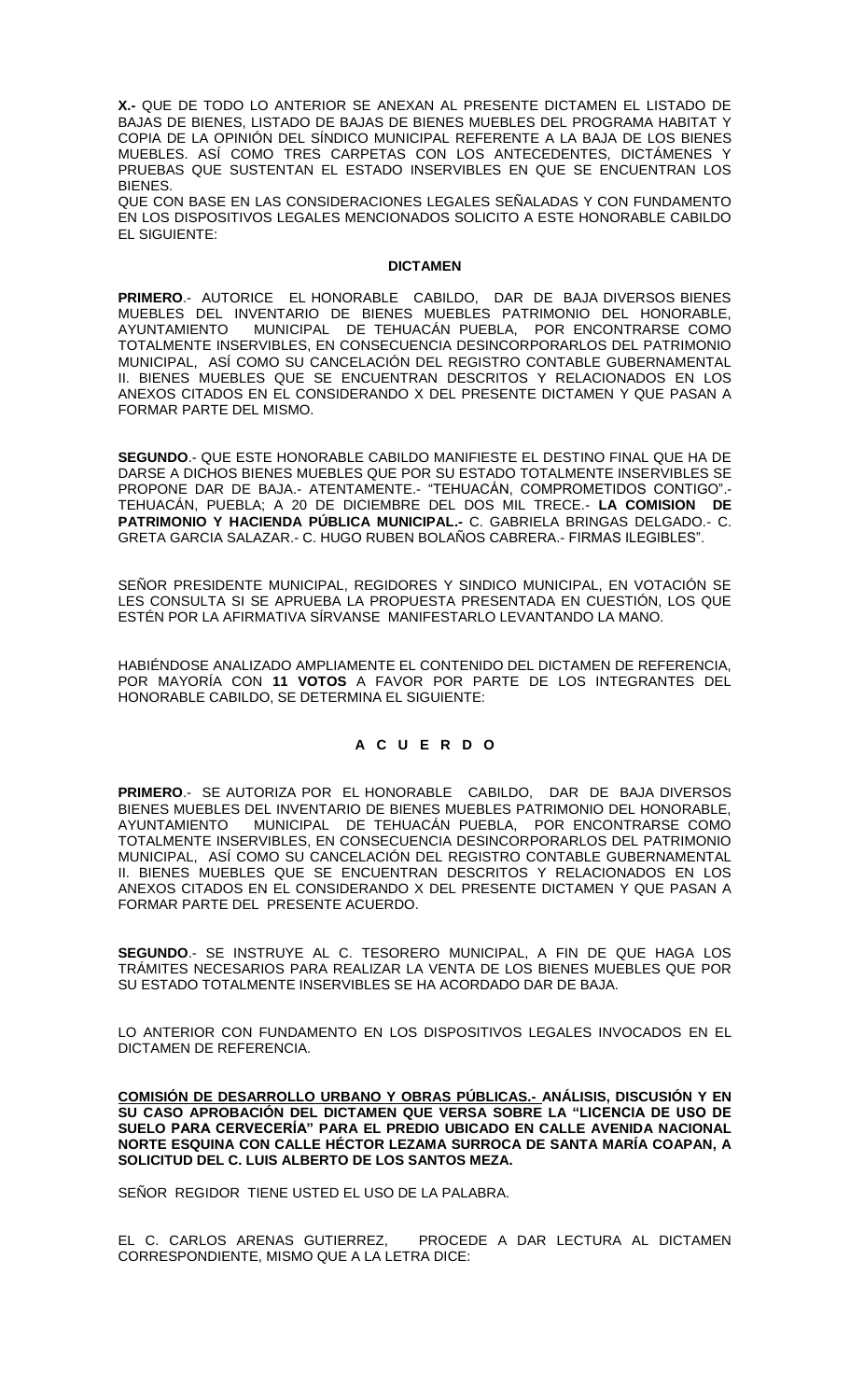### "… **HONORABLE CUERPO EDILICIO DEL AYUNTAMIENTO DE TEHUACÁN, PUEBLA**.

LOS SUSCRITOS ARQ. CARLOS ARENAS GUTIÉRREZ REGIDOR PRESIDENTE, C. GRETA GARCÍA SALAZAR Y C.P. GABRIELA BRINGAS DELGADO, TODOS REGIDORES MIEMBROS DE LA **COMISIÓN DE DESARROLLO URBANO Y OBRAS PÚBLICAS** EN USO DE LAS FACULTADES QUE SE NOS CONFIERE EN TÉRMINOS DE LO QUE DISPONEN LOS ARTÍCULOS **92** FRACCIONES **I, IV, 94, 96** FRACCIÓN **III** Y **98** DE LA LEY ORGÁNICA MUNICIPAL; TOMANDO EN CUENTA LOS ARGUMENTOS DE HECHO Y DE DERECHO QUE EN EL PRESENTE SE VIERTEN, SOMETEMOS A SU CONSIDERACIÓN EL SIGUIENTE DICTAMEN QUE VERSA SOBRE LA *"LICENCIA DE USO DE SUELO PARA CERVECERÍA" PARA EL PREDIO UBICADO EN CALLE AVENIDA NACIONAL NORTE ESQUINA CON CALLE HÉCTOR LEZAMA SURROCA DE SANTA MARÍA COAPAN, A SOLICITUD DEL C. LUIS ALBERTO DE LOS SANTOS MEZA, BASÁNDONOS* EN LOS SIGUIENTES:

## **A N T E C E D E N T E S**

**PRIMERO.-** CON FECHA VEINTIDÓS DE JUNIO DE DOS MIL ONCE EL C. *LUIS ALBERTO DE LOS SANTOS MEZA,* INGRESÓ ESCRITO RECEPCIONADO EN LA DIRECCIÓN DE DESARROLLO URBANO CON EL FOLIO NUMERO DOS MIL OCHOCIENTOS OCHENTA Y SIETE, EN EL QUE SOLICITÓ LA LICENCIA DE USO DE SUELO CON GIRO DE CERVECERÍA EN EL PREDIO UBICADO EN CALLE AVENIDA NACIONAL NORTE SIN NUMERO ESQUINA CON CALLE HÉCTOR LEZAMA SURROCA DE SANTA MARÍA COAPAN.

**SEGUNDO.-** QUE EN LA SESIÓN ORDINARIA DE CABILDO DE FECHA CATORCE DE MAYO DE DOS MIL DOCE FUE TRATADO EL TEMA CONCERNIENTE, EL CUAL UNA VEZ ANALIZADO, POR MAYORÍA DE DOCE VOTOS EN CONTRA, UNO A FAVOR Y UNA ABSTENCIÓN SE ACORDÓ COMO NO APROBATORIO.

**TERCERO.-** QUE CON FECHA DOS DE ABRIL DEL PRESENTE AÑO, EL C. LUIS ALBERTO DE LOS SANTOS MEZA, INGRESA ESCRITO RECEPCIONADO EN SALÓN DE REGIDORES, POR EL QUE SOLICITA A LA COMISIÓN DE DESARROLLO URBANO Y OBRAS PUBLICAS LA RECONSIDERACIÓN DE USO DE SUELO, EN VIRTUD DE QUE MANIFIESTA HABER DADO CUMPLIMIENTO A LAS CONDICIONANTES INDICADAS PARA EL TIPO DE ESTABLECIMIENTO QUE PRETENDE OPERAR.

## **C O N S I D E R A N D O**

**I.-** QUE ES OBLIGACIÓN DE ESTE HONORABLE AYUNTAMIENTO EN TÉRMINOS DE LO QUE DISPONEN LOS ARTÍCULOS **102, 103** Y **105** DE LA CONSTITUCIÓN POLÍTICA DEL ESTADO LIBRE Y SOBERANO DE PUEBLA, CUMPLIR Y HACER CUMPLIR LA CONSTITUCIÓN, LEYES Y REGLAMENTOS SECUNDARIOS QUE EMANEN DEL PACTO FEDERAL; ELLO EN ESTRICTO APEGO Y CONCORDANCIA EN LO DISPUESTO POR EL ARTÍCULO **115** FRACCIÓN **V** DE LA PROPIA CONSTITUCIÓN POLÍTICA DE LOS ESTADOS UNIDOS MEXICANOS.

**II.-** QUE EN TÉRMINOS DE LO DISPUESTO POR LOS ARTÍCULOS **9** FRACCIONES **I, III, X , XV,**  Y PÁRRAFO ÚLTIMO DE LA LEY GENERAL DE ASENTAMIENTOS HUMANOS Y **78** FRACCIONES **XXXIX**, **XLI** DE LA LEY ORGÁNICA MUNICIPAL DEL ESTADO DE PUEBLA CORRESPONDE A ESTE MUNICIPIO EN EL ÁMBITO DE SU JURISDICCIÓN ENTRE OTROS, ADMINISTRAR LOS PLANES O PROGRAMAS DE DESARROLLO URBANO, DE CENTROS DE POBLACIÓN, ASÍ COMO EXPEDIR LAS AUTORIZACIONES, LICENCIAS O PERMISOS DE USO DE SUELO; EJERCIENDO SUS ATRIBUCIONES EN MATERIA DE DESARROLLO URBANO A TRAVÉS DE LOS CABILDOS DE LOS AYUNTAMIENTOS O CON EL CONTROL Y EVALUACIÓN DE ESTOS.

**III.-** QUE EL ARTÍCULO **92** EN SUS FRACCIONES **III, IV**, Y **V** DE LA LEY ORGÁNICA MUNICIPAL DEL ESTADO DE PUEBLA; ESTABLECE QUE SON FACULTADES OBLIGACIONES DE LOS REGIDORES DELIBERAR Y DECIDIR SOBRE LOS ASUNTOS QUE LE COMPETEN AL AYUNTAMIENTO, FORMAR PARTE DE LAS COMISIONES PARA LAS QUE FUEREN DESIGNADOS POR ÉSTE Y DICTAMINAR E INFORMAR SOBRE LOS ASUNTOS QUE SE LES ENCOMIENDE; DISPOSICIÓN QUE SE ARTICULA CON EL ARTICULO **96** FRACCIÓN **III** DE ESA PROPIA LEY, QUE ESTABLECE QUE DENTRO DE LAS COMISIONES PERMANENTES DE REGIDORES SE ENCUENTRAN LA DE DESARROLLO URBANO Y OBRAS PÚBLICAS, MISMA DE LA QUE FORMAMOS PARTE LOS SUSCRITOS Y QUE DEBERÁ ANALIZAR, DISCUTIR Y PROPONER SOBRE LOS ASUNTOS COMPRENDIDOS EN ESAS MATERIAS.

**IV.-** QUE UNA VEZ ANALIZADO EL EXPEDIENTE AFECTO A LA CAUSA, POR CUANTO HACE ÚNICA Y EXCLUSIVAMENTE AL USO DE SUELO CON GIRO COMERCIAL PRETENDIDO PARA LA INSTALACIÓN Y FUNCIONAMIENTO DE UNA **CERVECERÍA, RESULTA FACTIBLE,**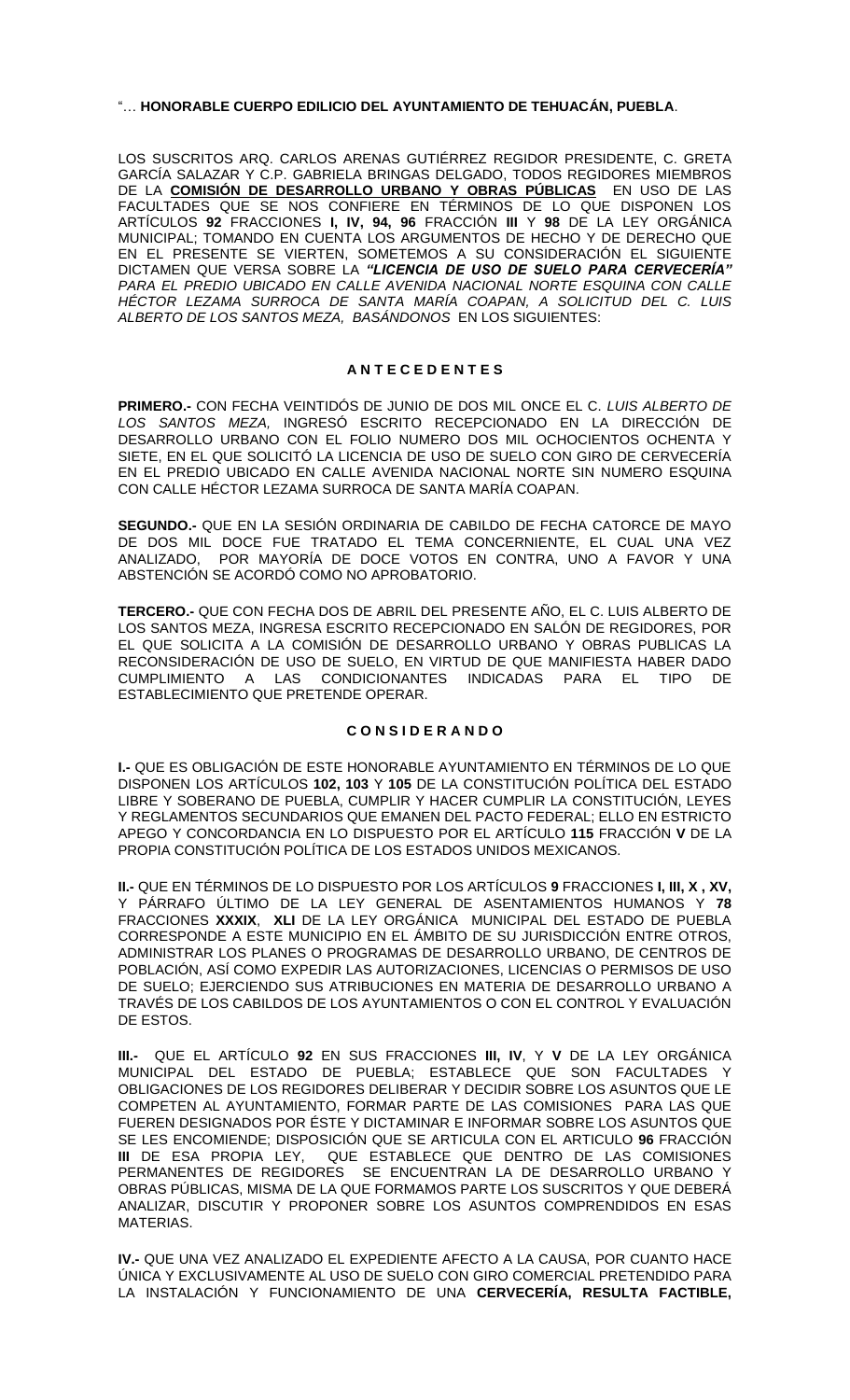CONFORME A LO CONTENIDO EN LA TABLA DE COMPATIBILIDAD DE USOS Y DESTINOS DEL PROGRAMA DE DESARROLLO URBANO SUSTENTABLE DEL CENTRO DE POBLACIÓN DE ESTA CIUDAD, ACTUALIZACIÓN DOS MIL ONCE, EN VIGENCIA; TODA VEZ QUE EL INMUEBLE UBICADO EN CALLE AVENIDA NACIONAL NORTE ESQUINA CON CALLE HÉCTOR LEZAMA SURROCA DE SANTA MARÍA COAPAN, SE LOCALIZA EN UNA ZONIFICACIÓN PRIMARIA ÁREA URBANA ACTUAL Y ZONIFICACIÓN SECUNDARIA (H2) ES DECIR HABITACIONAL MEDIA Y DE ACUERDO AL APROVECHAMIENTO QUE SE PRETENDE, **DEBERÁ CUMPLIRSE** CON LO ESTABLECIDO EN LOS SIGUIENTES LINEAMIENTOS:

1.- REGLAMENTO DE CONSTRUCCIONES PARA EL MUNICIPIO DE TEHUACÁN, PUEBLA, CON ESPECIAL ATENCIÓN A LAS SIGUIENTES DISPOSICIONES:

A).-COEFICIENTE DE OCUPACIÓN DE SUELO (COS) DE 0.8 Y COEFICIENTE DE UTILIZACIÓN DE SUELO (CUS) DE 2.4 MÁXIMO

B).-PARA TODA OBRA DE REMODELACIÓN, INFRAESTRUCTURA, Y COLOCACIÓN DE ANUNCIOS, DEBERÁ CONTAR CON LICENCIA DE LA DIRECCIÓN DE DESARROLLO URBANO.

C).- NO COLOCAR NINGÚN TIPO DE ANUNCIO Y/O PROPAGANDA EN VÍA PUBLICA, EXCEPTO LOS QUE ESTA DIRECCIÓN AUTORICE POR ESCRITO.

D).-NO SE PERMITIRÁ LA EXHIBICIÓN O VENTA DE SU PRODUCTO EN LA VÍA PÚBLICA.

E).- SERVICIOS SANITARIOS QUE SE REQUIERAN TANTO PARA HOMBRES COMO PARA MUJERES

F).- NO SE PERMITIRÁ REALIZAR MANIOBRAS DE CARGA Y/O DESCARGA EN LA VÍA PUBLICA

2.- REGLAMENTO PARA EL MEJORAMIENTO Y PROTECCIÓN DE LA IMAGEN URBANA DE TEHUACÁN, PUEBLA.

3.- NORMATIVIDAD EN MATERIA DE SEGURIDAD E HIGIENE, EMITIDA POR LA SECRETARÍA DEL TRABAJO Y PREVISIÓN SOCIAL (S.T.P.S), ASÍ COMO DE LA SECRETARIA DE SALUD.

4.- REGLAMENTO PARA EL FUNCIONAMIENTO DE ESTABLECIMIENTOS CON VENTA DE BEBIDAS ALCOHÓLICAS, SERVICIO DE HOSPEDAJE Y CELEBRACIÓN DE ESPECTÁCULOS PÚBLICOS EN LA CIUDAD DE TEHUACÁN, PUE.

5.- REGLAMENTO MUNICIPAL DE PROTECCIÓN AMBIENTAL PARA EL MUNICIPIO DE TEHUACÁN, PUEBLA. ASÍ COMO LINEAMIENTOS AMBIENTALES QUE DETERMINE LA DIRECCIÓN DE ECOLOGÍA.

6.- RESPETAR NOM-081-ECOL-1994, QUE ESTABLECE LOS LIMITES MÁXIMOS PERMISIBLES DE EMISIÓN DE RUIDO.

TOMANDO EN CUENTA LAS SIGUIENTES ENCOMIENDAS

1.- LICENCIA DE FUNCIONAMIENTO Y CEDULA DE EMPADRONAMIENTO ACTUALIZADO.

2.- NO PODRÁ SER UTILIZADA LA LICENCIA DE FUNCIONAMIENTO POR DOS LOCALES AL MISMO TIEMPO.

3.- AVISO DE FUNCIONAMIENTO ANTE LA SECRETARIA DE SALUD. ASÍ COMO LLEVAR A EFECTO LO QUE EN MATERIA ESTIPULA LA LEY GENERAL DE SALUD.

4.- RESPETAR LAS MEDIDAS DE PREVENCIÓN Y COMBATE A CONTINGENCIAS, QUE SEÑALE LA DIRECCIÓN DE PROTECCIÓN CIVIL DE ESTE MUNICIPIO. CON ESPECIAL ATENCIÓN A LAS SIGUIENTES DISPOSICIONES:

A).- LAS SALIDAS DE EMERGENCIA DEBERÁN ESTAR DISTRIBUIDAS EN LUGAR, NÚMERO Y TAMAÑO SUFICIENTE, DE ACUERDO A LA CAPACIDAD DEL LUGAR, PARA QUE ESTE PUEDA SER DESALOJADO TOTALMENTE EN 3 MINUTOS. B).- SUPERFICIES DE CIRCULACIÓN BIEN DELIMITADOS CON SEÑALES.

C).- LAS CONEXIONES ELÉCTRICAS DEBERÁN SER REVISADAS COMO MÍNIMO UNA VEZ AL AÑO, PARA EVITAR SOBRECARGAS.

D).-CONDICIONES DE SEGURIDAD EN INSTALACIÓN DE GAS L.P.

E).-SUFICIENTE VENTILACIÓN NATURAL Y/O ARTIFICIAL, NO SE PERMITIRÁN CONCENTRACIONES DE BIÓXIDO DE CARBONO MAYORES A 500 PARTES POR MILLÓN.

5.- DEBERÁ CONTAR CON UN CONVENIO CON EL ORGANISMO OPERADOR DE LOS SERVICIOS DE LIMPIA DE TEHUACÁN (OOSELITE) PARA LA DISPOSICIÓN ADECUADA DE LOS RESIDUOS SÓLIDOS MUNICIPALES.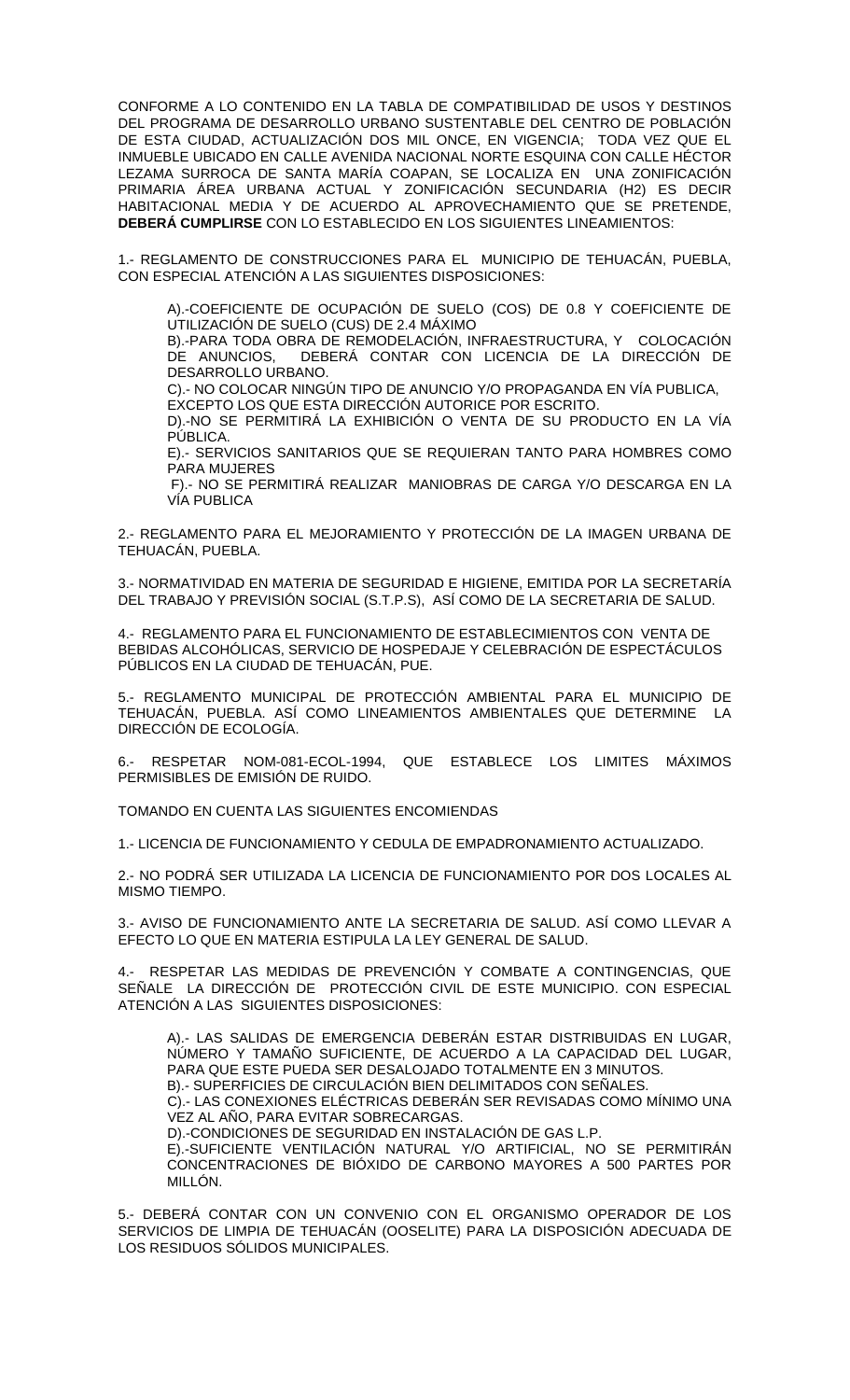6.- TENER LA FACTIBILIDAD DE CONSUMO DE AGUA POTABLE Y PERMISO DE DESCARGA, EMITIDA POR EL ORGANISMO OPERADOR DEL SERVICIO DE AGUA POTABLE Y ALCANTARILLADO DE TEHUACÁN (OOSAPAT)

7.- NO SE PODRÁ DAR NINGÚN OTRO GIRO MÁS QUE EL ESPECIFICADO EN EL PRESENTE ACUERDO.

ES PRECISO DESTACAR QUE LA CONSTANCIA QUE EN SU MOMENTO EXPIDA LA DIRECCIÓN DE DESARROLLO URBANO, NO ES DEFINITIVA Y NO CREA NINGÚN DERECHO REAL O ACCESORIO, QUEDANDO ENTENDIDO QUE DE EXISTIR MOLESTIAS Y/O DESACUERDO POR PARTE DE VECINOS, SE IMPONDRÁN LAS MEDIDAS QUE EL INTERÉS SOCIAL ASÍ DETERMINE, RESULTANDO PROCEDENTE LA CANCELACIÓN DEL USO DE SUELO RESPECTIVO. ASÍ MISMO, SE HACE EL APERCIBIMIENTO QUE EN CASO DE NO CUMPLIR CON LAS CONDICIONANTES ESTABLECIDAS, LA CONSTANCIA DE USO DE SUELO NO PODRÁ SER RENOVADA NI PRORROGADA, HACIÉNDOSE ACREEDORES LOS PARTICULARES A LAS SANCIONES PERTINENTES Y/O CANCELACIÓN DE LA CONSTANCIA EXPEDIDA.

**V**.- QUE EL ARTÍCULO 18 DEL REGLAMENTO DE CONSTRUCCIONES DEL MUNICIPIO DE TEHUACÁN, PUEBLA; DISPONE ADEMÁS, QUE ES FACULTAD DISCRECIONAL DE LA DIRECCIÓN DE DESARROLLO URBANO, ESTABLECER LA VIGENCIA DE LAS CONSTANCIAS DE USO DE SUELO; EN ESE CONTEXTO SE DEBERÁ FIJAR EN LA CONSTANCIA RESPECTIVA DE *"LICENCIA DE USO DE SUELO PARA CERVECERÍA", UNA VI*GENCIA DE *SEIS MESES*, PARA EL INMUEBLE UBICADO EN CALLE AVENIDA NACIONAL NORTE ESQUINA CON CALLE HÉCTOR LEZAMA SURROCA DE SANTA MARÍA COAPAN.

POR LO ANTES EXPUESTO EN LOS PUNTOS DE HECHO Y DE DERECHO QUE EN EL CUERPO DEL PRESENTE DICTAMEN SE VIERTEN, EN USO DE LAS FACULTADES CONFERIDAS, SOMETEMOS A CONSIDERACIÓN DE ESTE HONORABLE CUERPO EDILICIO EL SIGUIENTE:

# **D I C T A M E N**

**ÚNICO.- SE APRUEBE EL OTORGAMIENTO Y EXPEDICIÓN DE LICENCIA DE USO DE SUELO, ESPECÍFICAMENTE PARA CERVECERÍA, UNA VIGENCIA DE SEIS MESES, CUYA INSTALACIÓN Y FUNCIONAMIENTO SE PRETENDE EN EL INMUEBLE UBICADO EN CALLE AVENIDA NACIONAL NORTE ESQUINA CON CALLE HÉCTOR LEZAMA SURROCA DE SANTA MARÍA COAPAN; TODA VEZ QUE TAL Y COMO SE HA PLASMADO EN EL CUERPO DEL PRESENTE DICTAMEN, EL USO PRETENDIDO ES COMPATIBLE CON LA ZONIFICACIÓN DE ACUERDO A LO ESTABLECIDO EN EL PROGRAMA ACTUAL DE DESARROLLO URBANO SUSTENTABLE DEL CENTRO DE POBLACIÓN DE ESTA CIUDAD.- COMISIÓN DE DESARROLLO URBANO Y OBRAS PÚBLICAS.- TEHUACÁN, PUEBLA A ONCE DE DICIEMBRE DE DOS MIL TRECE.- ARQ. CARLOS ARENAS GUTIÉRREZ.- REGIDOR PRESIDENTE.-**

**C. GRETA GARCÍA SALAZAR.- REGIDOR MIEMBRO.- C.P. GABRIELA BRINGAS DELGADO.- REGIDOR MIEMBRO.- FIRMAS ILEGIBLES".**

SEÑOR PRESIDENTE MUNICIPAL, REGIDORES Y SINDICO MUNICIPAL, EN VOTACIÓN SE LES CONSULTA SI SE APRUEBA LA PROPUESTA PRESENTADA EN CUESTIÓN, LOS QUE ESTÉN POR LA AFIRMATIVA SÍRVANSE MANIFESTARLO LEVANTANDO LA MANO.

HABIÉNDOSE ANALIZADO AMPLIAMENTE EL CONTENIDO DEL DICTAMEN DE REFERENCIA, POR MAYORÍA CON **11 VOTOS** A FAVOR POR PARTE DE LOS INTEGRANTES DEL HONORABLE CABILDO, SE DETERMINA EL SIGUIENTE:

# **A C U E R D O**

**ÚNICO.-** SE APRUEBA EL OTORGAMIENTO Y EXPEDICIÓN DE LICENCIA DE USO DE SUELO, ESPECÍFICAMENTE PARA CERVECERÍA, UNA VIGENCIA DE SEIS MESES, CUYA INSTALACIÓN Y FUNCIONAMIENTO SE PRETENDE EN EL INMUEBLE UBICADO EN CALLE AVENIDA NACIONAL NORTE ESQUINA CON CALLE HÉCTOR LEZAMA SURROCA DE SANTA MARÍA COAPAN; TODA VEZ QUE TAL Y COMO SE HA PLASMADO EN EL CUERPO DEL PRESENTE DICTAMEN, EL USO PRETENDIDO ES COMPATIBLE CON LA ZONIFICACIÓN DE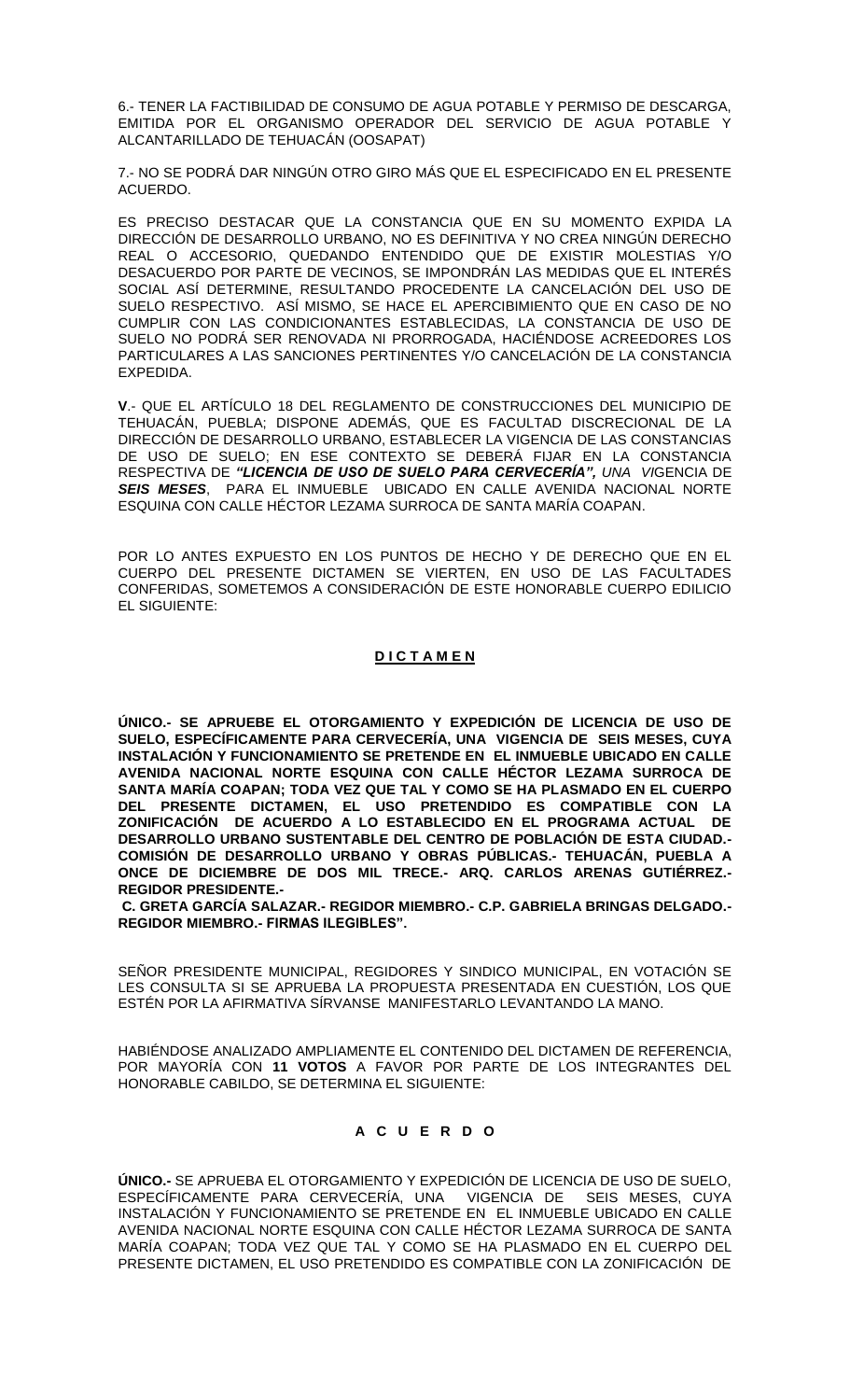ACUERDO A LO ESTABLECIDO EN EL PROGRAMA ACTUAL DE DESARROLLO URBANO SUSTENTABLE DEL CENTRO DE POBLACIÓN DE ESTA CIUDAD.

LO ANTERIOR CON FUNDAMENTO EN LOS DISPOSITIVOS LEGALES INVOCADOS EN EL DICTAMEN DE REFERENCIA.

**COMISIÓN DE DESARROLLO URBANO Y OBRAS PÚBLICAS.- ANÁLISIS, DISCUSIÓN Y EN SU CASO APROBACIÓN DEL DICTAMEN QUE VERSA SOBRE LA "LICENCIA DE USO DE SUELO PARA RESTAURANTE CON VENTA DE BEBIDAS ALCOHÓLICAS CON LOS ALIMENTOS" PARA EL ESTABLECIMIENTO DENOMINADO MARAGATOS CONSTITUIDO POR LOS LOCALES CINCO, SEIS Y SIETE EN EL PREDIO QUE CONFORMAN LAS CALLES CUATRO ORIENTE CON UNO NORTE Y CUATRO ORIENTE CON REFORMA NORTE DE LO QUE SE CONOCE COMO EL COMPLEJO CULTURAL EL CARMEN EN LA COLONIA CENTRO DE ESTA CIUDAD.**

SEÑOR REGIDOR TIENE USTED EL USO DE LA PALABRA.

EL C. CARLOS ARENAS GUTIERREZ, PROCEDE A DAR LECTURA AL DICTAMEN CORRESPONDIENTE, MISMO QUE A LA LETRA DICE:

### **"… HONORABLE CUERPO EDILICIO DEL AYUNTAMIENTO DE TEHUACÁN, PUEBLA**.

LOS SUSCRITOS ARQ. CARLOS ARENAS GUTIÉRREZ REGIDOR PRESIDENTE, C. GRETA GARCÍA SALAZAR Y C.P. GABRIELA BRINGAS DELGADO, TODOS REGIDORES MIEMBROS DE LA **COMISIÓN DE DESARROLLO URBANO Y OBRAS PÚBLICAS** EN USO DE LAS FACULTADES QUE SE NOS CONFIERE EN TÉRMINOS DE LO QUE DISPONEN LOS ARTÍCULOS **92** FRACCIONES **I, IV, 94, 96** FRACCIÓN **III** Y **98** DE LA LEY ORGÁNICA MUNICIPAL; TOMANDO EN CUENTA LOS ARGUMENTOS DE HECHO Y DE DERECHO QUE EN EL PRESENTE SE VIERTEN, SOMETEMOS A SU CONSIDERACIÓN EL SIGUIENTE DICTAMEN QUE VERSA SOBRE LA *"LICENCIA DE USO DE SUELO PARA RESTAURANTE CON VENTA DE BEBIDAS ALCOHÓLICAS CON LOS ALIMENTOS" PARA EL ESTABLECIMIENTO DENOMINADO MARAGATOS CONSTITUIDO POR LOS LOCALES CINCO, SEIS Y SIETE EN EL PREDIO QUE CONFORMAN LAS CALLES CUATRO ORIENTE CON UNO NORTE Y CUATRO ORIENTE CON REFORMA NORTE DE LO QUE SE CONOCE COMO EL COMPLEJO CULTURAL EL CARMEN EN LA COLONIA CENTRO, A SOLICITUD DEL C. JOSÉ JOSÉ CEPEDA GONZALEZ, BASÁNDONOS* EN LOS SIGUIENTES:

### **A N T E C E D E N T E S**

**ÚNICO**.- CON FECHA DIECINUEVE DE NOVIEMBRE DE DOS MIL TRECE EL C. JOSÉ JOSÉ CEPEDA GONZÁLEZ INGRESÓ ESCRITO EN LA DIRECCIÓN DE DESARROLLO URBANO RECEPCIONADO BAJO EL FOLIO NUMERO CUATRO MIL OCHOCIENTOS CUARENTA Y TRES, MEDIO POR EL CUAL REALIZÓ LA SOLICITUD DE LICENCIA DE USO DE SUELO PARA EL FUNCIONAMIENTO DE UN RESTAURANTE CON VENTA DE BEBIDAS ALCOHÓLICAS CON LOS ALIMENTOS PARA EL ESTABLECIMIENTO DENOMINADO MARAGATOS CONSTITUIDO POR LOS LOCALES CINCO, SEIS Y SIETE EN EL PREDIO QUE CONFORMAN LAS CALLES CUATRO ORIENTE CON UNO NORTE Y CUATRO ORIENTE CON REFORMA NORTE DE LO QUE SE CONOCE COMO EL COMPLEJO CULTURAL EL CARMEN EN LA COLONIA CENTRO; ANEXANDO CONJUNTAMENTE LA DOCUMENTACIÓN NECESARIA PARA SU VALORACIÓN.

### **C O N S I D E R A N D O**

**I.-** QUE ES OBLIGACIÓN DE ESTE HONORABLE AYUNTAMIENTO EN TÉRMINOS DE LO QUE DISPONEN LOS ARTÍCULOS **102, 103** Y **105** DE LA CONSTITUCIÓN POLÍTICA DEL ESTADO LIBRE Y SOBERANO DE PUEBLA, CUMPLIR Y HACER CUMPLIR LA CONSTITUCIÓN, LEYES Y REGLAMENTOS SECUNDARIOS QUE EMANEN DEL PACTO FEDERAL; ELLO EN ESTRICTO APEGO Y CONCORDANCIA EN LO DISPUESTO POR EL ARTÍCULO **115** FRACCIÓN **V** DE LA PROPIA CONSTITUCIÓN POLÍTICA DE LOS ESTADOS UNIDOS MEXICANOS.

**II.-** QUE EN TÉRMINOS DE LO DISPUESTO POR LOS ARTICULOS **9** FRACCIONES **I, III, X , XV,**  Y PÁRRAFO ÚLTIMO DE LA LEY GENERAL DE ASENTAMIENTOS HUMANOS Y **78**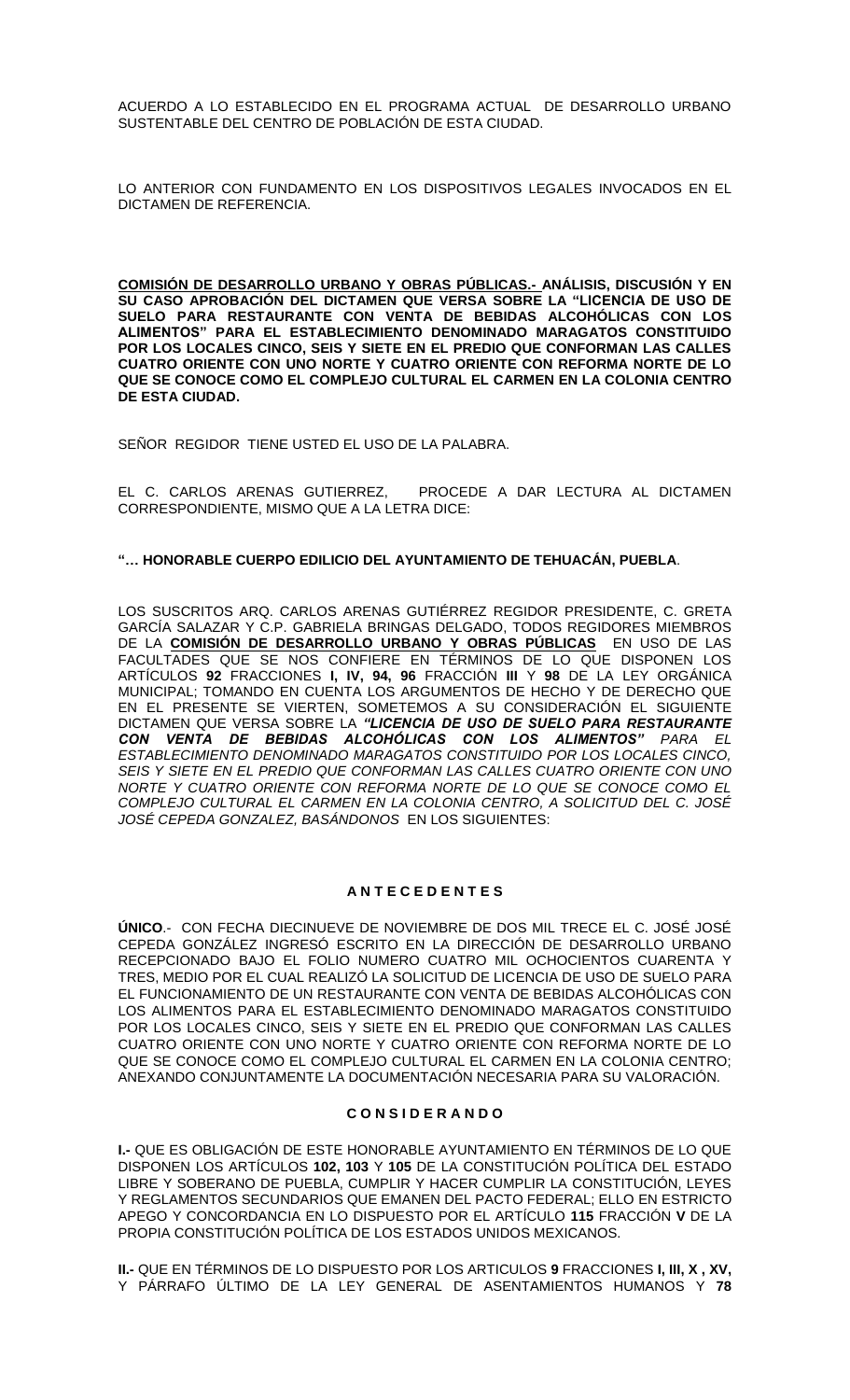FRACCIONES **XXXIX**, **XLI** DE LA LEY ORGÁNICA MUNICIPAL DEL ESTADO DE PUEBLA CORRESPONDE A ESTE MUNICIPIO EN EL ÁMBITO DE SU JURISDICCIÓN ENTRE OTROS, ADMINISTRAR LOS PLANES O PROGRAMAS DE DESARROLLO URBANO, DE CENTROS DE POBLACIÓN, ASÍ COMO EXPEDIR LAS AUTORIZACIONES, LICENCIAS O PERMISOS DE USO DE SUELO; EJERCIENDO SUS ATRIBUCIONES EN MATERIA DE DESARROLLO URBANO A TRAVÉS DE LOS CABILDOS DE LOS AYUNTAMIENTOS O CON EL CONTROL Y EVALUACIÓN DE ESTOS.

**III.-** QUE EL ARTÍCULO **92** EN SUS FRACCIONES **III, IV**, Y **V** DE LA LEY ORGÁNICA MUNICIPAL DEL ESTADO DE PUEBLA; ESTABLECE QUE SON FACULTADES OBLIGACIONES DE LOS REGIDORES DELIBERAR Y DECIDIR SOBRE LOS ASUNTOS QUE LE COMPETEN AL AYUNTAMIENTO, FORMAR PARTE DE LAS COMISIONES PARA LAS QUE FUEREN DESIGNADOS POR ÉSTE Y DICTAMINAR E INFORMAR SOBRE LOS ASUNTOS QUE SE LES ENCOMIENDE; DISPOSICIÓN QUE SE ARTICULA CON EL ARTICULO **96** FRACCIÓN QUE ESTABLECE QUE DENTRO DE LAS COMISIONES PERMANENTES DE REGIDORES SE ENCUENTRAN LA DE DESARROLLO URBANO Y OBRAS PÚBLICAS, MISMA DE LA QUE FORMAMOS PARTE LOS SUSCRITOS Y QUE DEBERÁ ANALIZAR, DISCUTIR Y PROPONER SOBRE LOS ASUNTOS COMPRENDIDOS EN ESAS MATERIAS.

**IV.-** Q U E LA DIRECCIÓN DE DESARROLLO URBANO, EN TERMINOS DE LAS FACULTADES QUE LE CONFIERE EL NUMERAL 18 DEL REGLAMENTO DE CONSTRUCCIONES DE ESTA CIUDAD, DE TEHUACÁN, PUEBLA; APEGÁNDOSE PARA ELLO EN LOS LINEAMIENTOS QUE EN MATERIA DE DESARROLLO URBANO RIGEN EN EL MUNICIPIO, ANALIZÓ EL EXPEDIENTE AFECTO A LA CAUSA, ENCONTRANDO QUE POR CUANTO HACE ÚNICA Y EXCLUSIVAMENTE AL USO DE SUELO CON GIRO COMERCIAL PRETENDIDO PARA LA INSTALACIÓN Y FUNCIONAMIENTO DE UN RESTAURANTE CON VENTA DE BEBIDAS ALCOHÓLICAS CON LOS ALIMENTOS, CONFORME A LO CONTENIDO EN LA TABLA DE COMPATIBILIDAD DE USOS Y DESTINOS DEL PROGRAMA DE DESARROLLO URBANO SUSTENTABLE DEL CENTRO DE POBLACIÓN DE ESTA CIUDAD, ACTUALIZACIÓN DOS MIL ONCE, EN VIGENCIA; TODA VEZ QUE EL ESTABLECIMIENTO DENOMINADO MARAGATOS CONSTITUIDO POR LOS LOCALES CINCO, SEIS Y SIETE DEL PREDIO QUE CONFORMAN LAS CALLES CUATRO ORIENTE CON UNO NORTE Y CUATRO ORIENTE CON REFORMA NORTE CONOCIDO COMO EL COMPLEJO CULTURAL EL CARMEN, SE LOCALIZA EN UNA ZONIFICACIÓN PRIMARIA DENTRO DEL ÁREA URBANA ACTUAL CON ZONIFICACIÓN SECUNDARIA CU, ES DECIR, CENTRO URBANO Y DE ACUERDO AL APROVECHAMIENTO QUE SE PRETENDE, **DEBERÁ CUMPLIRSE** CON LO ESTABLECIDO EN LOS SIGUIENTES LINEAMIENTOS:

1.- REGLAMENTO DE CONSTRUCCIONES PARA EL MUNICIPIO DE TEHUACÁN, PUEBLA, CON ESPECIAL ATENCIÓN A LAS SIGUIENTES DISPOSICIONES:

A).- COEFICIENTE DE OCUPACIÓN DE SUELO (COS) DE 0.8 Y COEFICIENTE DE UTILIZACIÓN DE SUELO (CUS) DE 3.2 MÁXIMO.

B).- PARA TODA OBRA DE REMODELACIÓN, INFRAESTRUCTURA, Y COLOCACIÓN DE ANUNCIOS, DEBERÁ CONTAR CON LICENCIA DE LA DIRECCIÓN DE DESARROLLO URBANO.

C).- NO COLOCAR NINGÚN TIPO DE ANUNCIO Y/O PROPAGANDA EN VÍA PUBLICA, EXCEPTO LOS QUE ESTA DIRECCIÓN AUTORICE POR ESCRITO.

D).- NO SE PERMITIRÁ LA EXHIBICIÓN O VENTA DE SU PRODUCTO EN LA VÍA PÚBLICA.

E).- SERVICIOS SANITARIOS QUE SE REQUIERAN TANTO PARA HOMBRES COMO PARA MUJERES.

F).- NO SE PERMITIRÁ REALIZAR MANIOBRAS DE CARGA Y/O DESCARGA EN LA VÍA PUBLICA.

2.- REGLAMENTO PARA EL MEJORAMIENTO Y PROTECCIÓN DE LA IMAGEN URBANA DE TEHUACÁN, PUEBLA.

3.- NORMATIVIDAD EN MATERIA DE SEGURIDAD E HIGIENE, EMITIDA POR LA SECRETARÍA DEL TRABAJO Y PREVISIÓN SOCIAL (S.T.P.S), ASÍ COMO DE LA SECRETARIA DE SALUD.

4.- REGLAMENTO PARA EL FUNCIONAMIENTO DE ESTABLECIMIENTOS CON VENTA DE BEBIDAS ALCOHÓLICAS, SERVICIO DE HOSPEDAJE Y CELEBRACIÓN DE ESPECTÁCULOS PÚBLICOS EN LA CIUDAD DE TEHUACÁN, PUEBLA.

5.- REGLAMENTO MUNICIPAL DE PROTECCIÓN AMBIENTAL PARA EL MUNICIPIO DE TEHUACÁN, PUEBLA. ASÍ COMO LINEAMIENTOS AMBIENTALES QUE DETERMINE LA DIRECCIÓN DE ECOLOGÍA.

6.- RESPETAR NOM-081-ECOL-1994, QUE ESTABLECE LOS LIMITES MÁXIMOS PERMISIBLES DE EMISIÓN DE RUIDO.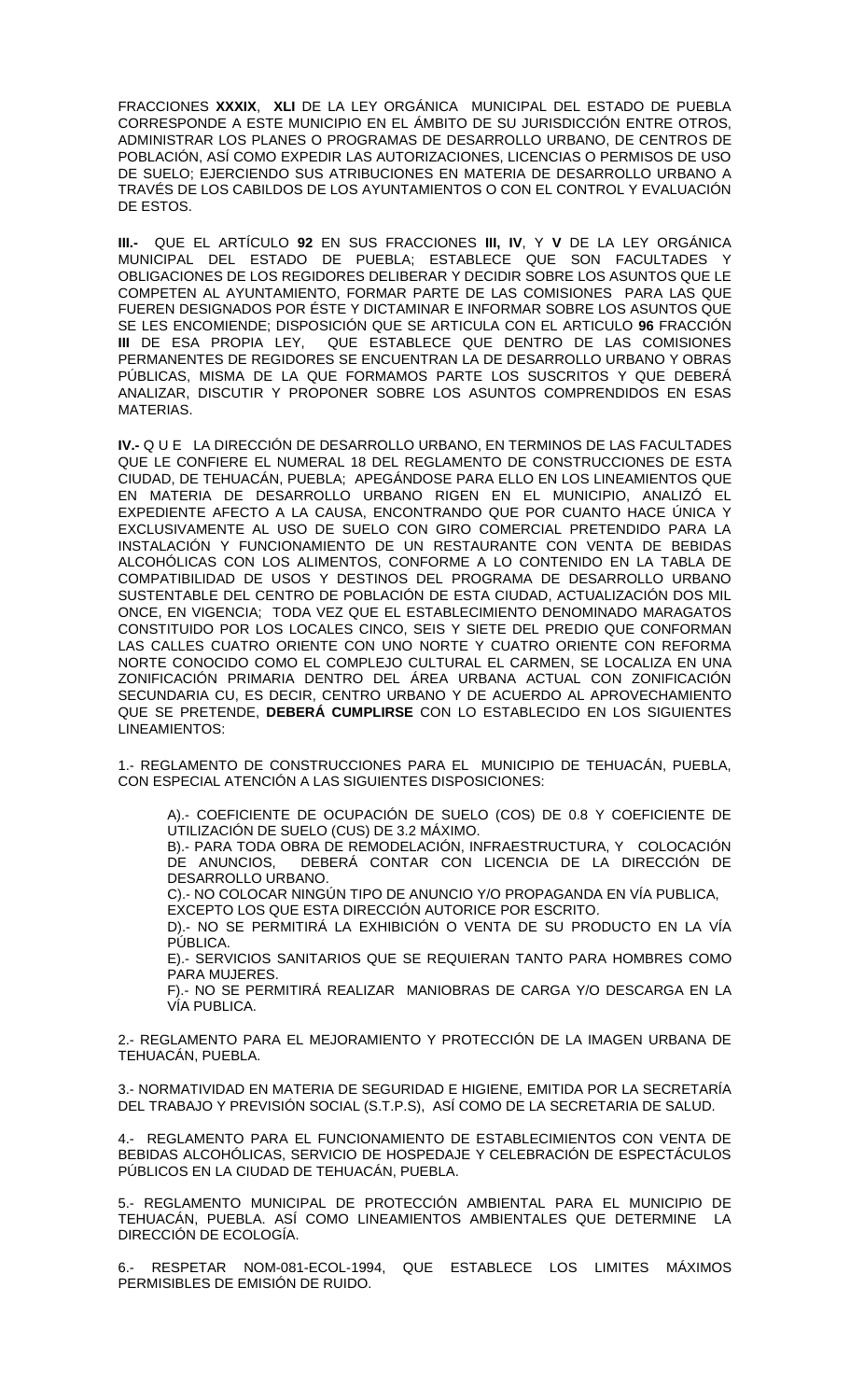TOMANDO EN CUENTA LAS SIGUIENTES ENCOMIENDAS:

1.- LICENCIA DE FUNCIONAMIENTO Y CEDULA DE EMPADRONAMIENTO ACTUALIZADO.

2.- NO PODRÁ SER UTILIZADA LA LICENCIA DE FUNCIONAMIENTO POR DOS LOCALES AL MISMO TIEMPO.

3.- AVISO DE FUNCIONAMIENTO ANTE LA SECRETARIA DE SALUD. ASÍ COMO LLEVAR A EFECTO LO QUE EN MATERIA ESTIPULA LA LEY GENERAL DE SALUD.

4.- RESPETAR LAS MEDIDAS DE PREVENCIÓN Y COMBATE A CONTINGENCIAS, QUE SEÑALE LA DIRECCIÓN DE PROTECCIÓN CIVIL DE ESTE MUNICIPIO. CON ESPECIAL ATENCIÓN A LAS SIGUIENTES DISPOSICIONES:

A).- LAS SALIDAS DE EMERGENCIA DEBERÁN ESTAR DISTRIBUIDAS EN LUGAR, NÚMERO Y TAMAÑO SUFICIENTE, DE ACUERDO A LA CAPACIDAD DEL LUGAR, PARA QUE ESTE PUEDA SER DESALOJADO TOTALMENTE EN 3 MINUTOS. B).- SUPERFICIES DE CIRCULACIÓN BIEN DELIMITADOS CON SEÑALES.

C).- LAS CONEXIONES ELÉCTRICAS DEBERÁN SER REVISADAS COMO MÍNIMO UNA VEZ AL AÑO, PARA EVITAR SOBRECARGAS.

D).- CONDICIONES DE SEGURIDAD EN INSTALACIÓN DE GAS L.P.

E).- SUFICIENTE VENTILACIÓN NATURAL Y/O ARTIFICIAL, NO SE PERMITIRÁN CONCENTRACIONES DE BIÓXIDO DE CARBONO MAYORES A 500 PARTES POR MILLÓN.

5.- DEBERÁ CONTAR CON UN CONVENIO CON EL ORGANISMO OPERADOR DE LOS SERVICIOS DE LIMPIA DE TEHUACÁN (OOSELITE) PARA LA DISPOSICIÓN ADECUADA DE LOS RESIDUOS SÓLIDOS MUNICIPALES.

6.- TENER LA FACTIBILIDAD DE CONSUMO DE AGUA POTABLE Y PERMISO DE DESCARGA, EMITIDA POR EL ORGANISMO OPERADOR DEL SERVICIO DE AGUA POTABLE Y ALCANTARILLADO DE TEHUACÁN (OOSAPAT).

7.- CONTAR CON ÁREA DE ESTACIONAMIENTO EN CASO DE NO TENER EL SERVICIO DEBERÁ REALIZAR CONTRATO CON EL ESTACIONAMIENTO MÁS CERCANO. 8.- NO SE PODRÁ DAR NINGÚN OTRO GIRO MÁS QUE EL ESPECIFICADO EN EL PRESENTE ACUERDO.

9.- Y LAS DEMÁS QUE CONFORME A LA REGLAMENTACIÓN URBANA SEAN NECESARIAS.

ES PRECISO DESTACAR QUE ESTA CONSTANCIA NO ES DEFINITIVA Y NO CREA NINGÚN DERECHO REAL O ACCESORIO, QUEDANDO ENTENDIDO QUE DE EXISTIR MOLESTIAS Y/O DESACUERDO POR PARTE DE VECINOS, SE IMPONDRÁN LAS MEDIDAS QUE EL INTERÉS SOCIAL ASÍ DETERMINE, RESULTANDO PROCEDENTE LA CANCELACIÓN DEL USO DE SUELO RESPECTIVO. ASÍ MISMO, SE HACE EL APERCIBIMIENTO QUE EN CASO DE NO CUMPLIR CON LAS CONDICIONANTES ESTABLECIDAS, LA CONSTANCIA DE USO DE SUELO NO PODRÁ SER RENOVADA NI PRORROGADA, HACIÉNDOSE ACREEDORES LOS PARTICULARES A LAS SANCIONES PERTINENTES Y/O CANCELACIÓN DE LA CONSTANCIA EXPEDIDA.

**V**.- QUE EL ARTÍCULO 18 DEL REGLAMENTO DE CONSTRUCCIONES DEL MUNICIPIO DE TEHUACÁN, PUEBLA; DISPONE ADEMÁS, QUE ES FACULTAD DISCRECIONAL DE LA DIRECCIÓN DE DESARROLLO URBANO, ESTABLECER LA VIGENCIA DE LAS CONSTANCIAS DE USO DE SUELO; EN ESE CONTEXTO SE DEBERÁ FIJAR EN LA CONSTANCIA RESPECTIVA DE *"LICENCIA DE USO DE SUELO PARA RESTAURANTE CON VENTA DE BEBIDAS ALCOHÓLICAS CON LOS ALIMENTOS***"***, UNA VI*GENCIA DE *SEIS MESES PARA* EL ESTABLECIMIENTO DENOMINADO MARAGATOS CONSTITUIDO POR LOS LOCALES CINCO, SEIS Y SIETE DEL PREDIO QUE CONFORMAN LAS CALLES CUATRO ORIENTE CON UNO NORTE Y CUATRO ORIENTE CON REFORMA NORTE CONOCIDO COMO EL COMPLEJO CULTURAL EL CARMEN**,** EN LA COLONIA CENTRO. POR LO ANTES EXPUESTO EN LOS PUNTOS DE HECHO Y DE DERECHO QUE EN EL CUERPO DEL PRESENTE DICTAMEN SE VIERTEN, EN USO DE LAS FACULTADES CONFERIDAS, SOMETEMOS A CONSIDERACIÓN DE ESTE HONORABLE CUERPO EDILICIO EL SIGUIENTE:

## **D I C T A M E N**

**ÚNICO.- SE APRUEBE EL OTORGAMIENTO Y EXPEDICIÓN DE LICENCIA DE USO DE SUELO, ESPECÍFICAMENTE PARA RESTAURANTE CON VENTA DE BEBIDAS**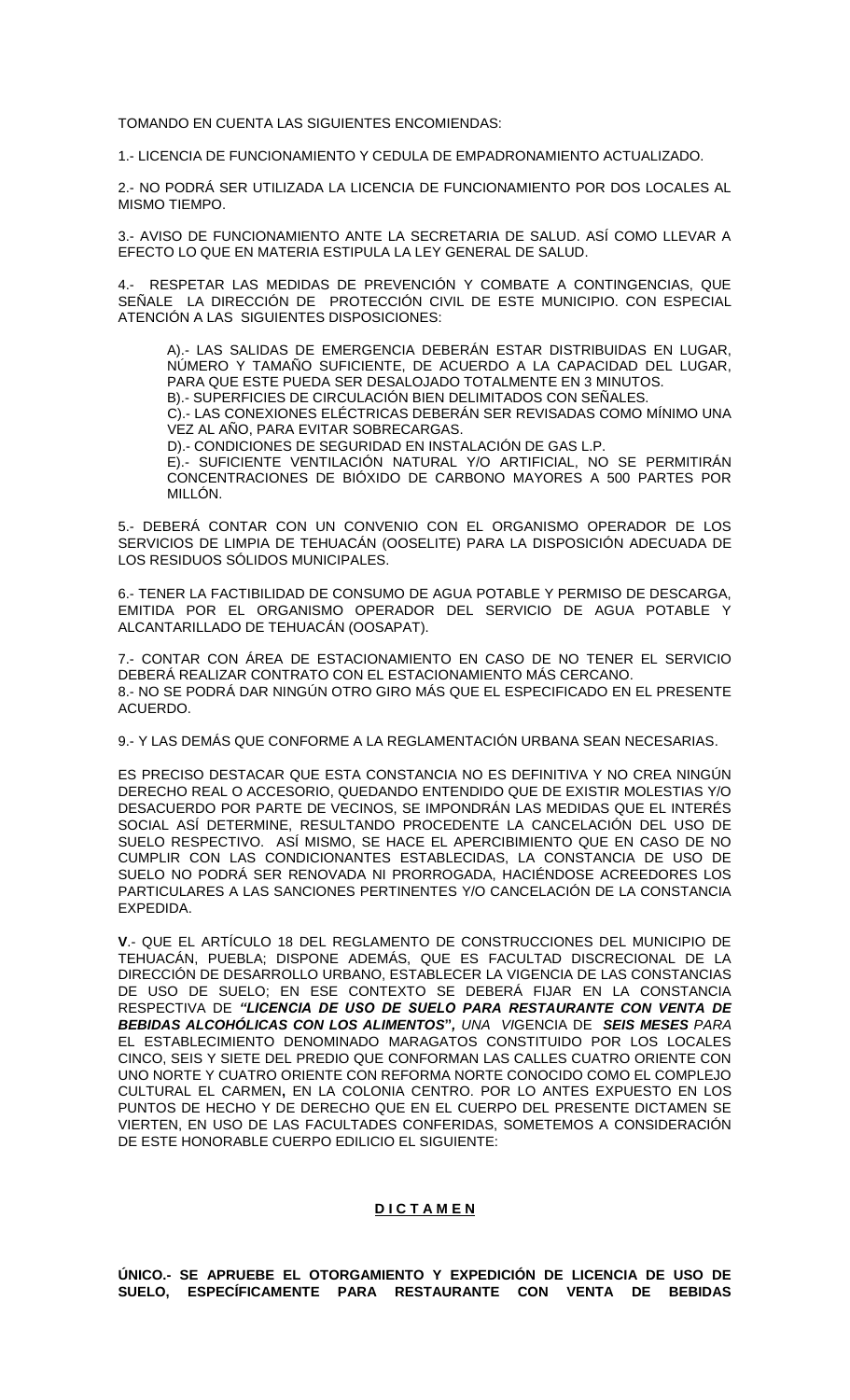**ALCOHÓLICAS CON LOS ALIMENTOS, UNA VIGENCIA DE SEIS MESES, CUYA INSTALACIÓN Y FUNCIONAMIENTO SE PRETENDE PARA EL ESTABLECIMIENTO DENOMINADO MARAGATOS CONSTITUIDO POR LOS LOCALES CINCO, SEIS Y SIETE DEL PREDIO QUE CONFORMAN LAS CALLES CUATRO ORIENTE CON UNO NORTE Y CUATRO ORIENTE CON REFORMA NORTE CONOCIDO COMO EL COMPLEJO CULTURAL EL CARMEN EN LA COLONIA EL CENTRO, A SOLICITUD DEL C. JOSÉ JOSÉ CEPEDA GONZALEZ; TODA VEZ QUE TAL Y COMO SE HA PLASMADO EN EL CUERPO DEL PRESENTE DICTAMEN, EL USO PRETENDIDO ES COMPATIBLE CON LA ZONIFICACIÓN DE ACUERDO A LO ESTABLECIDO EN EL PROGRAMA ACTUAL DE DESARROLLO URBANO SUSTENTABLE DEL CENTRO DE POBLACIÓN DE ESTA CIUDAD.- COMISIÓN DE DESARROLLO URBANO Y OBRAS PÚBLICAS.- TEHUACÁN, PUEBLA A VEINTISIETE DE NOVIEMBRE DE DOS MIL TRECE.- ARQ. CARLOS ARENAS GUTIÉRREZ.- REGIDOR PRESIDENTE.- C. GRETA GARCÍA SALAZAR.- REGIDOR MIEMBRO.- C.P. GABRIELA BRINGAS DELGADO.- REGIDOR MIEMBRO.- FIRMAS ILEGIBLES".-**

SEÑOR PRESIDENTE MUNICIPAL, REGIDORES Y SINDICO MUNICIPAL, EN VOTACIÓN SE LES CONSULTA SI SE APRUEBA LA PROPUESTA PRESENTADA EN CUESTIÓN, LOS QUE ESTÉN POR LA AFIRMATIVA SÍRVANSE MANIFESTARLO LEVANTANDO LA MANO.

HABIÉNDOSE ANALIZADO AMPLIAMENTE EL CONTENIDO DEL DICTAMEN DE REFERENCIA, POR MAYORÍA CON **11 VOTOS** A FAVOR POR PARTE DE LOS INTEGRANTES DEL HONORABLE CABILDO, SE DETERMINA EL SIGUIENTE:

# **A C U E R D O**

**ÚNICO.- SE APRUEBA EL OTORGAMIENTO Y EXPEDICIÓN DE LICENCIA DE USO DE SUELO, ESPECÍFICAMENTE PARA RESTAURANTE CON VENTA DE BEBIDAS ALCOHÓLICAS CON LOS ALIMENTOS, UNA VIGENCIA DE SEIS MESES, CUYA INSTALACIÓN Y FUNCIONAMIENTO SE PRETENDE PARA EL ESTABLECIMIENTO DENOMINADO MARAGATOS CONSTITUIDO POR LOS LOCALES CINCO, SEIS Y SIETE DEL PREDIO QUE CONFORMAN LAS CALLES CUATRO ORIENTE CON UNO NORTE Y CUATRO ORIENTE CON REFORMA NORTE CONOCIDO COMO EL COMPLEJO CULTURAL EL CARMEN EN LA COLONIA EL CENTRO, A SOLICITUD DEL C. JOSÉ JOSÉ CEPEDA GONZALEZ; TODA VEZ QUE TAL Y COMO SE HA PLASMADO EN EL CUERPO DEL PRESENTE DICTAMEN, EL USO PRETENDIDO ES COMPATIBLE CON LA ZONIFICACIÓN DE ACUERDO A LO ESTABLECIDO EN EL PROGRAMA ACTUAL DE DESARROLLO URBANO SUSTENTABLE DEL CENTRO DE POBLACIÓN DE ESTA CIUDAD.**

LO ANTERIOR CON FUNDAMENTO EN LOS DISPOSITIVOS LEGALES INVOCADOS EN EL DICTAMEN DE REFERENCIA.

**COMISIÓN DE DESARROLLO URBANO Y OBRAS PÚBLICAS.- ANÁLISIS, DISCUSIÓN Y EN SU CASO APROBACIÓN DEL DICTAMEN QUE SOBRE LA "LICENCIA DE USO DE SUELO PARA MISCELÁNEA O ULTRAMARINOS CON VENTA DE CERVEZA Y BEBIDAS REFRESCANTES CON UNA GRADUACIÓN ALCOHÓLICA DE HASTA SEIS GRADOS GL. EN ENVASE CERRADO" PARA EL PREDIO UBICADO EN CALLE SIETE PONIENTE NUMERO TRES MIL CUATROCIENTOS UNO, DE LA COLONIA MÉXICO SESENTA Y OCHO, A SOLICITUD DE LA EMPRESA CONTROLADORA DE NEGOCIOS COMERCIALES S.A. DE C.V.**

SEÑOR REGIDOR TIENE USTED EL USO DE LA PALABRA.

EL C. CARLOS ARENAS GUTIERREZ, PROCEDE A DAR LECTURA AL DICTAMEN CORRESPONDIENTE, MISMO QUE A LA LETRA DICE:

**"… HONORABLE CUERPO EDILICIO DEL AYUNTAMIENTO DE TEHUACÁN, PUEBLA**.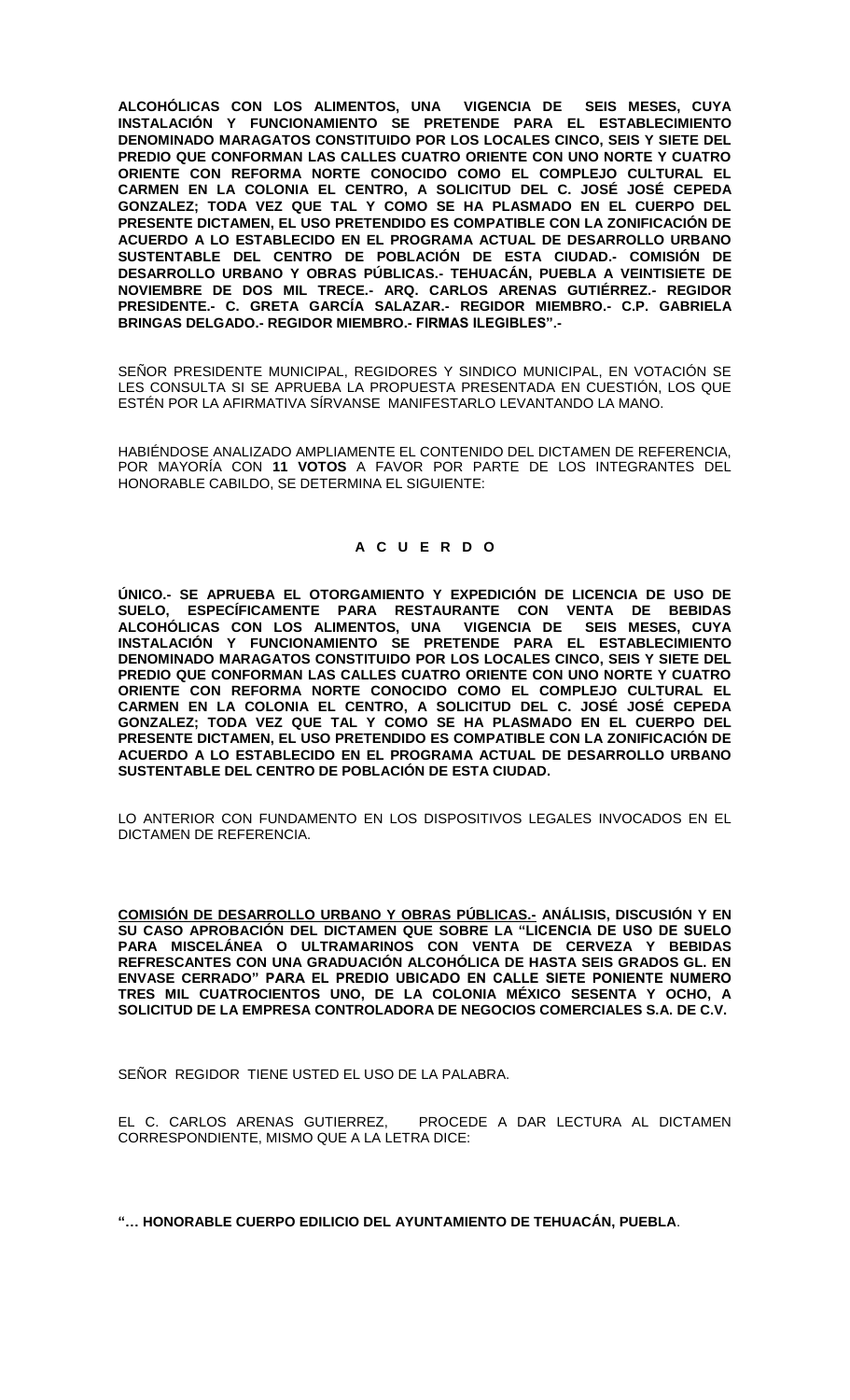LOS SUSCRITOS ARQ. CARLOS ARENAS GUTIÉRREZ REGIDOR PRESIDENTE, C. GRETA GARCÍA SALAZAR Y C.P. GABRIELA BRINGAS DELGADO, TODOS REGIDORES MIEMBROS DE LA **COMISIÓN DE DESARROLLO URBANO Y OBRAS PÚBLICAS** EN USO DE LAS FACULTADES QUE SE NOS CONFIERE EN TÉRMINOS DE LO QUE DISPONEN LOS ARTÍCULOS **92** FRACCIONES **I, IV, 94, 96** FRACCIÓN **III** Y **98** DE LA LEY ORGÁNICA MUNICIPAL; TOMANDO EN CUENTA LOS ARGUMENTOS DE HECHO Y DE DERECHO QUE EN EL PRESENTE SE VIERTEN, SOMETEMOS A SU CONSIDERACIÓN EL SIGUIENTE DICTAMEN QUE VERSA SOBRE LA *"LICENCIA DE USO DE SUELO PARA MISCELÁNEA O ULTRAMARINOS CON VENTA DE CERVEZA Y BEBIDAS REFRESCANTES CON UNA GRADUACIÓN ALCOHÓLICA DE HASTA SEIS GRADOS GL. EN ENVASE CERRADO" PARA EL PREDIO UBICADO EN CALLE SIETE PONIENTE NUMERO TRES MIL CUATROCIENTOS UNO, DE LA COLONIA MÉXICO SESENTA Y OCHO, A SOLICITUD DE LA EMPRESA CONTROLADORA DE NEGOCIOS COMERCIALES S.A. DE C.V., BASÁNDONOS* EN LOS SIGUIENTES:

## **A N T E C E D E N T E S**

**PRIMERO.-** CON FECHA VEINTIDÓS DE OCTUBRE DEL AÑO DOS MIL TRECE EL C. JUAN DE DIOS QUINTERO LEON EN REPRESENTACIÓN DE LA EMPRESA CONTROLADORA DE NEGOCIOS COMERCIALES S.A. DE C.V. INGRESO ESCRITO RECEPCIONADO EN LA DIRECCIÓN DE DESARROLLO URBANO BAJO EL FOLIO CUATRO MIL SEISCIENTOS SESENTA Y CUATRO , EN EL QUE SOLICITO LA LICENCIA DE USO DE SUELO CON GIRO DE MISCELÁNEA O ULTRAMARINOS CON VENTA DE CERVEZA Y BEBIDAS REFRESCANTES CON UNA GRADUACIÓN ALCOHÓLICA DE HASTA SEIS GRADOS GL. EN ENVASE CERRADO EN EL INMUEBLE UBICADO EN CALLE SIETE PONIENTE NUMERO TRES MIL CUATROCIENTOS UNO DE LA COLONIA MÉXICO SESENTA Y OCHO; SOLICITUD QUE FUE RESPONDIDA CON OFICIO NUMERO DOS MIL DOSCIENTOS VEINTICUATRO EN EL CUAL SE INFORMARON LOS REQUISITOS NECESARIOS A COMPLEMENTAR PARA ESTAR EN POSIBILIDAD DE UNA NUEVA VALORACIÓN.

**SEGUNDO.-** CON FECHA CATORCE DE NOVIEMBRE DEL AÑO DOS MIL TRECE, EN REFERENCIA A LA SOLICITUD CUATRO MIL SEISCIENTOS SESENTA Y CUATRO, EL SOLICITANTE INGRESA ESCRITO RECEPCIONADO EN LA DIRECCIÓN DE DESARROLLO URBANO CON FOLIO NUMERO DOS MIL CUATROCIENTOS TREINTA Y NUEVE EN EL QUE ANEXA LA DOCUMENTACIÓN FALTANTE, DANDO DE ESTA FORMA CUMPLIMIENTO A LOS REQUISITOS NECESARIAS PARA SU VALORACIÓN

### **C O N S I D E R A N D O**

**I.-** QUE ES OBLIGACIÓN DE ESTE HONORABLE AYUNTAMIENTO EN TÉRMINOS DE LO QUE DISPONEN LOS ARTÍCULOS **102, 103** Y **105** DE LA CONSTITUCIÓN POLÍTICA DEL ESTADO LIBRE Y SOBERANO DE PUEBLA, CUMPLIR Y HACER CUMPLIR LA CONSTITUCIÓN, LEYES Y REGLAMENTOS SECUNDARIOS QUE EMANEN DEL PACTO FEDERAL; ELLO EN ESTRICTO APEGO Y CONCORDANCIA EN LO DISPUESTO POR EL ARTÍCULO **115** FRACCIÓN **V** DE LA PROPIA CONSTITUCIÓN POLÍTICA DE LOS ESTADOS UNIDOS MEXICANOS.

**II.-** QUE EN TÉRMINOS DE LO DISPUESTO POR LOS ARTÍCULOS **9** FRACCIONES **I, III, X , XV,**  Y PÁRRAFO ÚLTIMO DE LA LEY GENERAL DE ASENTAMIENTOS HUMANOS Y **78** FRACCIONES **XXXIX**, **XLI** DE LA LEY ORGÁNICA MUNICIPAL DEL ESTADO DE PUEBLA CORRESPONDE A ESTE MUNICIPIO EN EL ÁMBITO DE SU JURISDICCIÓN ENTRE OTROS, ADMINISTRAR LOS PLANES O PROGRAMAS DE DESARROLLO URBANO, DE CENTROS DE POBLACIÓN, ASÍ COMO EXPEDIR LAS AUTORIZACIONES, LICENCIAS O PERMISOS DE USO DE SUELO; EJERCIENDO SUS ATRIBUCIONES EN MATERIA DE DESARROLLO URBANO A TRAVÉS DE LOS CABILDOS DE LOS AYUNTAMIENTOS O CON EL CONTROL Y EVALUACIÓN DE ESTOS.

**III.-** QUE EL ARTÍCULO **92** EN SUS FRACCIONES **III, IV**, Y **V** DE LA LEY ORGÁNICA MUNICIPAL DEL ESTADO DE PUEBLA; ESTABLECE QUE SON FACULTADES Y OBLIGACIONES DE LOS REGIDORES DELIBERAR Y DECIDIR SOBRE LOS ASUNTOS QUE LE COMPETEN AL AYUNTAMIENTO, FORMAR PARTE DE LAS COMISIONES PARA LAS QUE FUEREN DESIGNADOS POR ÉSTE Y DICTAMINAR E INFORMAR SOBRE LOS ASUNTOS QUE SE LES ENCOMIENDE; DISPOSICIÓN QUE SE ARTICULA CON EL ARTICULO **96** FRACCIÓN **III** DE ESA PROPIA LEY, QUE ESTABLECE QUE DENTRO DE LAS COMISIONES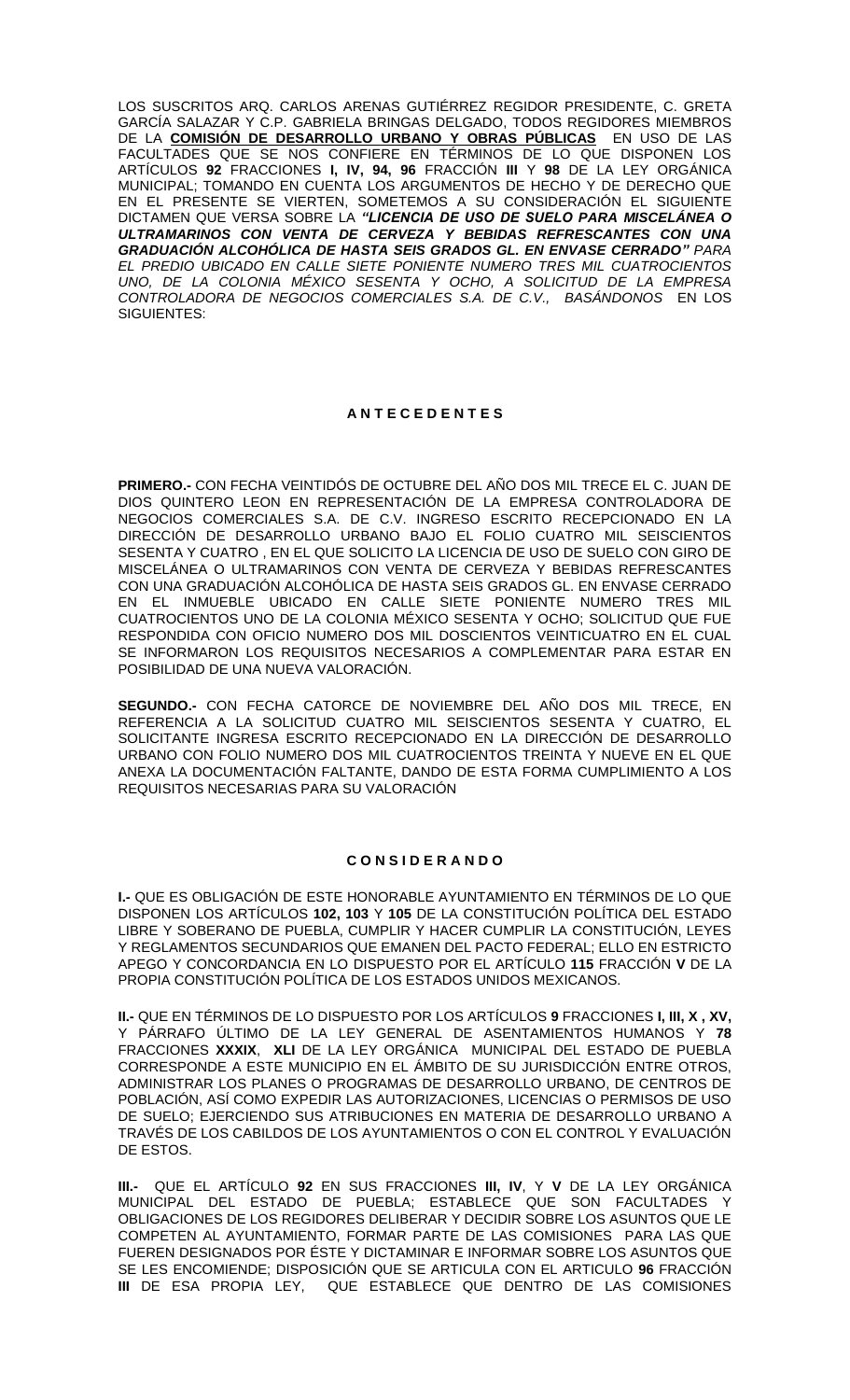PERMANENTES DE REGIDORES SE ENCUENTRAN LA DE DESARROLLO URBANO Y OBRAS PÚBLICAS, MISMA DE LA QUE FORMAMOS PARTE LOS SUSCRITOS Y QUE DEBERÁ ANALIZAR, DISCUTIR Y PROPONER SOBRE LOS ASUNTOS COMPRENDIDOS EN ESAS MATERIAS.

**IV.-** Q U E LA DIRECCIÓN DE DESARROLLO URBANO, EN TERMINOS DE LAS FACULTADES QUE LE CONFIERE EL NUMERAL 18 DEL REGLAMENTO DE CONSTRUCCIONES DE ESTA CIUDAD, DE TEHUACÁN, PUEBLA; APEGÁNDOSE PARA ELLO EN LOS LINEAMIENTOS QUE EN MATERIA DE DESARROLLO URBANO RIGEN EN EL MUNICIPIO, ANALIZÓ EL EXPEDIENTE AFECTO A LA CAUSA, ENCONTRANDO QUE POR CUANTO HACE ÚNICA Y EXCLUSIVAMENTE AL USO DE SUELO CON GIRO COMERCIAL PRETENDIDO PARA LA INSTALACIÓN Y FUNCIONAMIENTO DE UNA **MISCELÁNEA O ULTRAMARINOS CON VENTA DE CERVEZA Y BEBIDAS REFRESCANTES CON UNA GRADUACIÓN ALCOHÓLICA DE HASTA SEIS GRADOS GL. EN ENVASE CERRADO, ES FACTIBLE** , CONFORME A LO CONTENIDO EN LA TABLA DE COMPATIBILIDAD DE USOS Y DESTINOS DEL PROGRAMA DE DESARROLLO URBANO SUSTENTABLE DEL CENTRO DE POBLACIÓN DE ESTA CIUDAD, ACTUALIZACIÓN DOS MIL ONCE, EN VIGENCIA; TODA VEZ QUE EL INMUEBLE UBICADO EN CALLE SIETE PONIENTE NUMERO TRES MIL CUATROCIENTOS UNO DE LA COLONIA MÉXICO SESENTA Y OCHO

SE LOCALIZA EN UNA ZONIFICACIÓN PRIMARIA DENTRO DEL ÁREA URBANA ACTUAL CON FRENTE A (COU) CORREDOR URBANO Y DE ACUERDO AL APROVECHAMIENTO QUE SE PRETENDE, **DEBERÁ CUMPLIRSE** CON LO ESTABLECIDO EN LOS SIGUIENTES LINEAMIENTOS:

1.-REGLAMENTO DE CONSTRUCCIONES PARA EL MUNICIPIO DE TEHUACÁN, PUEBLA, CON ESPECIAL ATENCIÓN A LAS SIGUIENTES DISPOSICIONES:

A).-PARA TODA OBRA DE REMODELACIÓN, INFRAESTRUCTURA, Y COLOCACIÓN DE ANUNCIOS, DEBERÁ CONTAR CON LICENCIA DE LA DIRECCIÓN DE DESARROLLO URBANO.

B).- NO COLOCAR NINGÚN TIPO DE ANUNCIO Y/O PROPAGANDA EN VÍA PUBLICA, EXCEPTO LOS QUE ESTA DIRECCIÓN AUTORICE POR ESCRITO.

C).-NO SE PERMITIRÁ LA EXHIBICIÓN O VENTA DE SU PRODUCTO EN LA VÍA PÚBLICA.

D).-CON SERVICIOS SANITARIOS QUE SE REQUIERAN.

2.- REGLAMENTO PARA EL FUNCIONAMIENTO DE ESTABLECIMIENTOS CON VENTA DE BEBIDAS ALCOHÓLICAS, SERVICIO DE HOSPEDAJE Y CELEBRACIÓN DE ESPECTÁCULOS PÚBLICOS EN LA CIUDAD DE TEHUACÁN, PUE.

3.- REGLAMENTO PARA EL MEJORAMIENTO Y PROTECCIÓN DE LA IMAGEN URBANA DE TEHUACÁN, PUEBLA.

4.- NORMATIVIDAD EN MATERIA DE SEGURIDAD E HIGIENE, DE LA SECRETARÍA DEL TRABAJO Y PREVISIÓN SOCIAL (S.T.P.S), ASÍ COMO DE LA SECRETARIA DE SALUD.

5.- REGLAMENTO MUNICIPAL DE PROTECCIÓN AMBIENTAL PARA EL MUNICIPIO DE TEHUACÁN, PUEBLA. ASÍ COMO LOS LINEAMIENTOS AMBIENTALES QUE DETERMINE LA DIRECCIÓN DE ECOLOGÍA.

6.-RESPETAR LA NOM-081-ECOL-1994, QUE ESTABLECE LOS LIMITES MÁXIMOS PERMISIBLES DE EMISIÓN DE RUIDO.

TOMANDO EN CUENTA LAS SIGUIENTES ENCOMIENDAS

1.- LICENCIA DE FUNCIONAMIENTO Y CEDULA DE EMPADRONAMIENTO ACTUALIZADA.

2.- NO PODRÁ SER UTILIZADA LA LICENCIA DE FUNCIONAMIENTO POR DOS LOCALES AL MISMO TIEMPO POR LO QUE, EN SU CASO DEBERÁ REGULARIZAR Y/O ACTUALIZAR SU CONSTANCIA PARA EVITAR SANCIONES DE ACUERDO AL REGLAMENTO EN MATERIA.

3.- NO SE PERMITIRÁ EL CONSUMO DE BEBIDAS ALCOHÓLICAS DENTRO DEL LOCAL.

4.- NO SE PERMITIRÁ QUE LOS CLIENTES PERMANEZCAN EN EL INTERIOR DEL LOCAL DESPUÉS DEL HORARIO AUTORIZADO.

5.- RESPETAR LAS MEDIDAS DE PREVENCIÓN Y COMBATE A CONTINGENCIAS, ASI COMO LOS LINEAMIENTOS QUE SEÑALE LA DIRECCIÓN DE PROTECCIÓN CIVIL DE ESTE MUNICIPIO.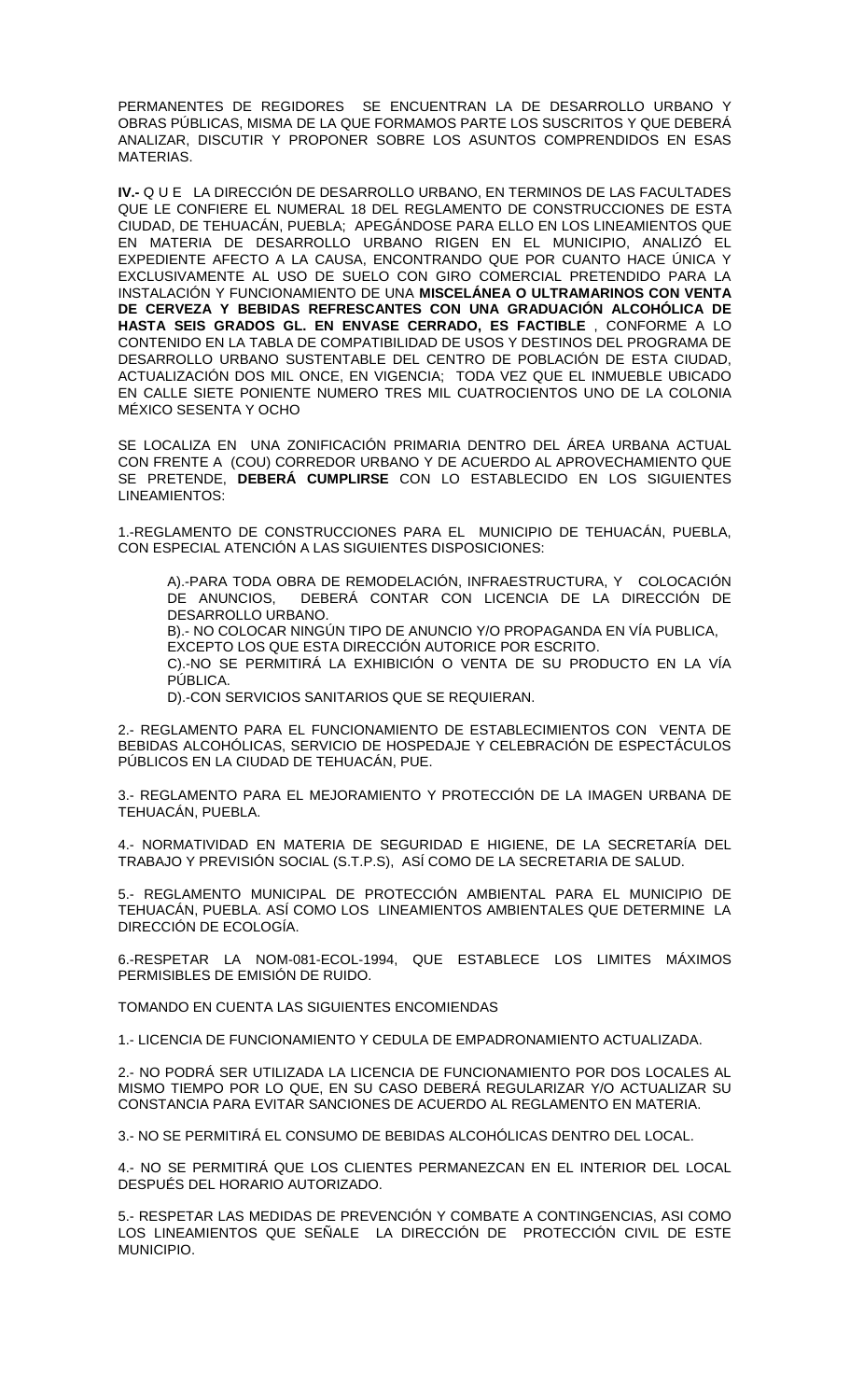6.- DEBERÁ CONTAR CON CONVENIO DEL ORGANISMO OPERADOR DE LOS SERVICIOS DE LIMPIA DE TEHUACÁN (OOSELITE) PARA LA DISPOSICIÓN ADECUADA DE LOS RESIDUOS SÓLIDOS MUNICIPALES.

7.- TENER LA FACTIBILIDAD DE CONSUMO DE AGUA POTABLE Y PERMISO DE DESCARGA, EMITIDA POR EL ORGANISMO OPERADOR DEL SERVICIO DE AGUA POTABLE Y ALCANTARILLADO DE TEHUACÁN (OOSAPAT)

ES PRECISO DESTACAR QUE LA CONSTANCIA QUE EN SU MOMENTO EXPIDA LA DIRECCIÓN DE DESARROLLO URBANO, NO ES DEFINITIVA Y NO CREA NINGÚN DERECHO REAL O ACCESORIO, QUEDANDO ENTENDIDO QUE DE EXISTIR MOLESTIAS Y/O DESACUERDO POR PARTE DE VECINOS, SE IMPONDRÁN LAS MEDIDAS QUE EL INTERÉS SOCIAL ASÍ DETERMINE, RESULTANDO PROCEDENTE LA CANCELACIÓN DEL USO DE SUELO RESPECTIVO. ASÍ MISMO, SE HACE EL APERCIBIMIENTO QUE EN CASO DE NO CUMPLIR CON LAS CONDICIONANTES ESTABLECIDAS, LA CONSTANCIA DE USO DE SUELO NO PODRÁ SER RENOVADA NI PRORROGADA, HACIÉNDOSE ACREEDORES LOS PARTICULARES A LAS SANCIONES PERTINENTES Y/O CANCELACIÓN DE LA CONSTANCIA EXPEDIDA.

**V**.- QUE EL ARTÍCULO 18 DEL REGLAMENTO DE CONSTRUCCIONES DEL MUNICIPIO DE TEHUACÁN, PUEBLA; DISPONE ADEMÁS, QUE ES FACULTAD DISCRECIONAL DE LA DIRECCIÓN DE DESARROLLO URBANO, ESTABLECER LA VIGENCIA DE LAS CONSTANCIAS DE USO DE SUELO; EN ESE CONTEXTO SE DEBERÁ FIJAR EN LA CONSTANCIA RESPECTIVA DE *"LICENCIA DE USO DE SUELO PARA MISCELÁNEA O ULTRAMARINOS CON VENTA DE CERVEZA Y BEBIDAS REFRESCANTES CON UNA GRADUACIÓN ALCOHÓLICA DE HASTA SEIS GRADOS GL. EN ENVASE CERRADO", UNA VI*GENCIA DE *DOCE MESES*, PARA EL INMUEBLE UBICADO EN CALLE SIETE PONIENTE NUMERO TRES MIL CUATROCIENTOS UNO DE LA COLONIA MÉXICO SESENTA Y OCHO, POR LO ANTES EXPUESTO EN LOS PUNTOS DE HECHO Y DE DERECHO QUE EN EL CUERPO DEL PRESENTE DICTAMEN SE VIERTEN, EN USO DE LAS FACULTADES CONFERIDAS, SOMETEMOS A CONSIDERACIÓN DE ESTE HONORABLE CUERPO EDILICIO EL SIGUIENTE:

# **D I C T A M E N**

*ÚNICO.- SE APRUEBE EL OTORGAMIENTO Y EXPEDICIÓN DE LICENCIA DE USO DE SUELO, ESPECÍFICAMENTE PARA MISCELÁNEA O ULTRAMARINOS CON VENTA DE CERVEZA Y BEBIDAS REFRESCANTES CON UNA GRADUACIÓN ALCOHÓLICA DE HASTA SEIS GRADOS GL. EN ENVASE CERRADO", UNA VI***GENCIA DE** *DOCE MESES, CUYA INSTALACIÓN Y FUNCIONAMIENTO SE PRETENDE EN EL INMUEBLE UBICADO EN CALLE SIETE PONIENTE NUMERO TRES MIL CUATROCIENTOS UNO DE LA COLONIA MÉXICO SESENTA Y OCHO; TODA VEZ QUE TAL Y COMO SE HA PLASMADO EN EL CUERPO DEL PRESENTE DICTAMEN, EL USO PRETENDIDO ES COMPATIBLE CON LA ZONIFICACIÓN DE ACUERDO A LO ESTABLECIDO EN EL PROGRAMA ACTUAL DE DESARROLLO URBANO SUSTENTABLE DEL CENTRO DE POBLACIÓN DE ESTA CIUDAD.-* **COMISIÓN DE DESARROLLO URBANO Y OBRAS PÚBLICAS** 

**TEHUACÁN, PUEBLA A VEINTINUEVE DE NOVIEMBRE DE DOS MIL TRECE.-**

**ARQ. CARLOS ARENAS GUTIÉRREZ.- REGIDOR PRESIDENTE.- C. GRETA GARCÍA SALAZAR.- REGIDOR MIEMBRO.- C.P. GABRIELA BRINGAS DELGADO.- REGIDOR MIEMBRO.- FIRMAS ILEGIBLES".**

SEÑOR PRESIDENTE MUNICIPAL, REGIDORES Y SINDICO MUNICIPAL, EN VOTACIÓN SE LES CONSULTA SI SE APRUEBA LA PROPUESTA PRESENTADA EN CUESTIÓN, LOS QUE ESTÉN POR LA AFIRMATIVA SÍRVANSE MANIFESTARLO LEVANTANDO LA MANO.

HABIÉNDOSE ANALIZADO AMPLIAMENTE EL CONTENIDO DEL DICTAMEN DE REFERENCIA, POR MAYORÍA CON **11 VOTOS** A FAVOR POR PARTE DE LOS INTEGRANTES DEL HONORABLE CABILDO, SE DETERMINA EL SIGUIENTE:

# **A C U E R D O**

**ÚNICO.- SE APRUEBA EL OTORGAMIENTO Y EXPEDICIÓN DE LICENCIA DE USO DE SUELO, ESPECÍFICAMENTE PARA MISCELÁNEA O ULTRAMARINOS CON VENTA DE CERVEZA Y BEBIDAS REFRESCANTES CON UNA GRADUACIÓN ALCOHÓLICA DE HASTA SEIS GRADOS GL. EN ENVASE CERRADO", UNA VIGENCIA DE DOCE MESES, CUYA INSTALACIÓN Y FUNCIONAMIENTO SE PRETENDE EN EL INMUEBLE UBICADO EN CALLE SIETE PONIENTE NUMERO TRES MIL CUATROCIENTOS UNO DE LA COLONIA MÉXICO**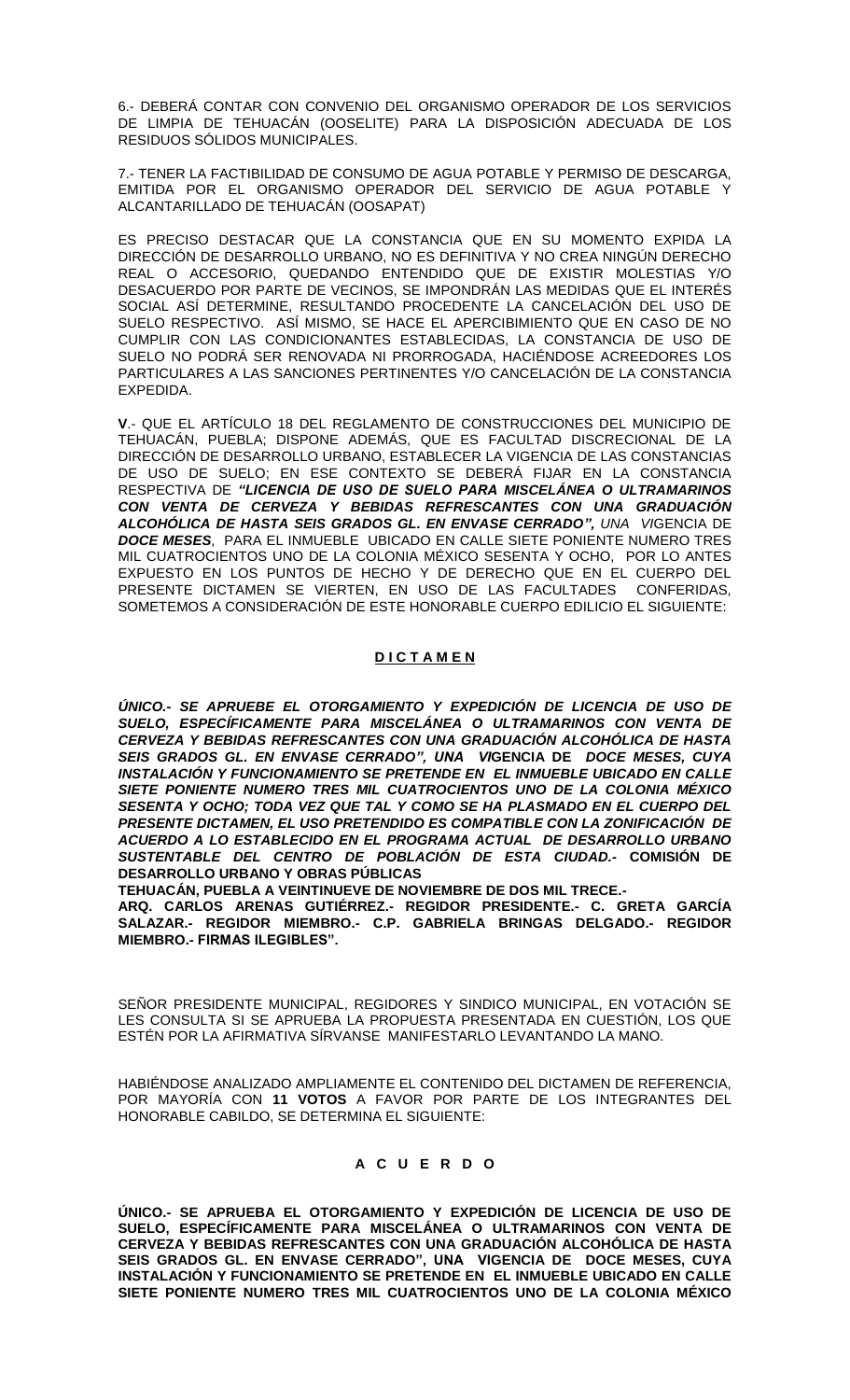**SESENTA Y OCHO; TODA VEZ QUE TAL Y COMO SE HA PLASMADO EN EL CUERPO DEL PRESENTE DICTAMEN, EL USO PRETENDIDO ES COMPATIBLE CON LA ZONIFICACIÓN DE ACUERDO A LO ESTABLECIDO EN EL PROGRAMA ACTUAL DE DESARROLLO URBANO SUSTENTABLE DEL CENTRO DE POBLACIÓN DE ESTA CIUDAD.**

LO ANTERIOR CON FUNDAMENTO EN LOS DISPOSITIVOS LEGALES INVOCADOS EN EL DICTAMEN DE REFERENCIA.

**COMISIÓN DE DESARROLLO URBANO Y OBRAS PÚBLICAS.-** ANÁLISIS, DISCUSIÓN Y EN SU CASO APROBACIÓN DEL DICTAMEN QUE VERSA SOBRE LA **"LICENCIA DE USO DE SUELO MIXTO" ESPECÍFICAMENTE PARA EL LOCAL COMERCIAL IDENTIFICADO COMO S-5 (RC-01) DE LOS QUE FORMAN PARTE DEL DENOMINADO CENTRO COMERCIAL EL PASEO TEHUACÁN, UBICADO EN CALZADA ADOLFO LÓPEZ MATEOS NÚMERO TRES MIL OCHOCIENTOS DE SAN LORENZO TEOTIPILCO DE ESTE MUNICIPIO DE TEHUACÁN.** 

SEÑOR REGIDOR TIENE USTED EL USO DE LA PALABRA.

EL C. CARLOS ARENAS GUTIERREZ, PROCEDE A DAR LECTURA AL DICTAMEN CORRESPONDIENTE, MISMO QUE A LA LETRA DICE:

### **"… HONORABLE CABILDO DEL AYUNTAMIENTO CONSTITUCIONAL DE TEHUACÁN, PUEBLA.**

LOS SUSCRITOS ARQ. CARLOS ARENAS GUTIÉRREZ REGIDOR PRESIDENTE, C. GRETA GARCÍA SALAZAR Y C.P. GABRIELA BRINGAS DELGADO, TODOS REGIDORES MIEMBROS DE LA **COMISIÓN DE DESARROLLO URBANO Y OBRAS PÚBLICAS** EN USO DE LAS FACULTADES QUE SE NOS CONFIERE EN TÉRMINOS DE LO QUE DISPONEN LOS ARTÍCULOS **92** FRACCIONES **I, IV, 94, 96** FRACCIÓN **III** Y **98** DE LA LEY ORGÁNICA MUNICIPAL; TOMANDO EN CUENTA LOS ARGUMENTOS DE HECHO Y DE DERECHO QUE EN EL PRESENTE SE VIERTEN, SOMETEMOS A SU CONSIDERACIÓN EL SIGUIENTE DICTAMEN QUE VERSA SOBRE LA **"LICENCIA DE USO DE SUELO MIXTO PARA CENTRO DE APUESTAS, SALA DE SORTEO DE NÚMEROS, MAQUINAS Y RESTAURANTE BAR" ESPECÍFICAMENTE PARA EL LOCAL COMERCIAL IDENTIFICADO COMO S-5 (RC-01) DE LOS QUE FORMAN PARTE EL DENOMINADO CENTRO COMERCIAL EL PASEO TEHUACÁN EN EL INMUEBLE UBICADO EN CALZADA ADOLFO LÓPEZ MATEOS NUMERO TRES MIL OCHOCIENTOS DE SAN LORENZO TEOTIPILCO DE ESTE MUNICIPIO DE TEHUACÁN, PUEBLA.** BASÁNDONOS EN LOS SIGUIENTES:

### **A N T E C E D E N T E S**

**PRIMERO.-** QUE CON FECHA OCHO DE MARZO DEL AÑO DOS MIL SEIS; SE AUTORIZO POR LA DIRECCIÓN DE DESARROLLO URBANO, MEDIANTE OFICIO IDENTIFICADO CON EL NUMERO DE FOLIO 73/06, LICENCIA DE USO DE SUELO MIXTO, ESPECÍFICAMENTE PARA LOCALES COMERCIALES, ASÍ COMO LICENCIA DE CONSTRUCCIÓN PARA CENTRO COMERCIAL, CON UNA SUPERFICIE A CONSTRUIR DE 26,638.00 METROS CUADRADOS, EN RELACIÓN AL PREDIO UBICADO EN CALZADA ADOLFO LOPEZ MATEOS ACTUALMENTE NUMERO OFICIAL TRES MIL OCHOCIENTOS, EN LA JUNTA AUXILIAR DE SAN LORENZO TEOTIPILCO DE ESTA CIUDAD DE TEHUACÁN, PUEBLA; PROPIEDAD DE LA PERSONA MORAL DENOMINADA CONSTRUCTORA Y ARRENDADORA ANCLA S.A DE C.V.

**SEGUNDO.-** QUE POR ACUERDO DE CABILDO EFECTUADO CON FECHA TREINTA Y UNO DE AGOSTO DEL AÑO DOS MIL SIETE, LA DIRECCIÓN DE DESARROLLO URBANO EXPIDIÓ LA LICENCIA DE USO DE SUELO NUMERO MIL OCHOCIENTOS VEINTICINCO, PARA EL ESTABLECIMIENTO COMERCIAL DENOMINADO WINPOT ESPECÍFICAMENTE CON GIRO DE DIVERSIÓN Y ENTRETENIMIENTO EN CENTRO COMERCIAL MASIVO CON SERVICIO DE RESTAURANTE CON VENTA DE BEBIDAS ALCOHÓLICAS EN LOS ALIMENTOS PARA EL LOCAL S-4 CON UNA SUPERFICIE DE 1501.08M2, UBICADO EN EL PREDIO SEÑALADO EN EL PUNTO QUE ANTECEDE, A SOLICITUD DE LA EMPRESA BRIUT UBRAJA S.A. DE C.V. (INDICÁNDOSE QUE POR RAZONES PROPIAS DE LA EMPRESA, DICHO ESTABLECIMIENTO DEJÓ DE OPERAR QUEDANDO INACTIVAS LAS LICENCIAS OTORGADAS)

**TERCERO.-** QUE CON FECHA UNO DE NOVIEMBRE DEL AÑO EN CURSO LA PERSONA MORAL DENOMINADA CONSTRUCTORA Y ARRENDADORA ANCLA S.A. DE C.V., EN SU CALIDAD DE PROPIETARIA DEL PREDIO SEÑALADO EN EL PUNTO PRIMERO, OTORGA EN ARRENDAMIENTO A LA MORAL DENOMINADA SHALOM VEHATZALAJA RABA S.A DE C.V. Y/O BRIUT UBRAJA S.A DE C.V. Y/O COMPAÑÍA OPERADORA MEGASPORT S.A. DE C.V. EL LOCAL COMERCIAL NUMERO S-5 (RC-01) DE LOS QUE FORMAN PARTE EL CENTRO COMERCIAL EL PASEO UBICADO EN EL PREDIO YA ANTES MENCIONADO,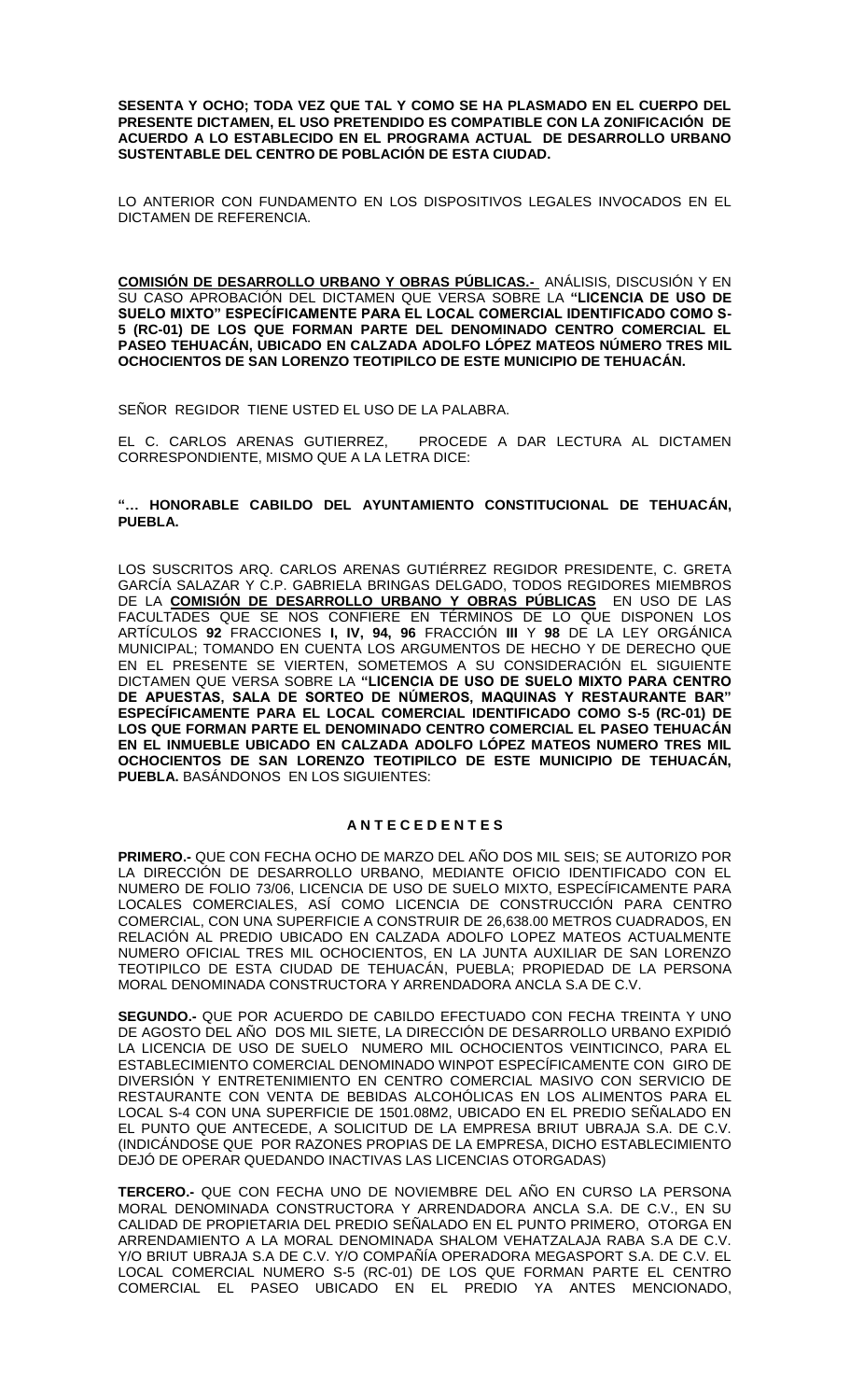ESPECÍFICAMENTE CON UN ÁREA PRIVATIVA CONSTRUIDA DE CUATROCIENTOS METROS CUADRADOS.

**CUARTO.-** QUE CON FECHA DOCE DE NOVIEMBRE DEL PRESENTE AÑO, EL C. SANTIAGO BASULTO HERNANDEZ EN CARÁCTER DE REPRESENTANTE LEGAL DE LAS EMPRESAS BRIUT UBRAJA S.A DE C.V.; SHALOM VEHATZALAJA RABA S.A DE C.V. Y COMPAÑÍA OPERADORA MEGASPORT S.A. DE C.V. SOLICITA A LA DIRECCION DE DESARROLLO URBANO MEDIANTE ESCRITO IDENTIFICADO CON FOLIO NUMERO CUATRO MIL OCHOCIENTOS ONCE LA AUTORIZACION CORRESPONDIENTE PARA EL USO DE SUELO COMERCIAL PARA OPERAR UN NEGOCIO DE CENTRO DE APUESTAS, SALA DE SORTEO DE NUMEROS, MAQUINAS Y RESTAURANTE BAR, EN EL LOCAL REFERIDO EN EL PUNTO TERCERO, MANIFESTANDO EN EL CUAL SE PRETENDE EL FUNCIONAMIENTO DE CIEN MAQUINAS DE APUESTAS CON PRECIO AUTORIZADO DESDE CINCO CENTAVOS HASTA CINCUENTA PESOS POR MAQUINA; ANEXANDO CONJUNTAMENTE LA DOCUMENTACION NECESARIA PARA SU VALORACION.

**QUINTO.-** QUE LA EMPRESA **SHALOM VEHATZLAJA RABA S.A. DE C.V.** SE ENCUENTRA DEBIDAMENTE CONSTITUIDA AL AMPARO DEL TESTIMONIO PUBLICO IDENTIFICADO CON EL NÚMERO SETECIENTOS SIETE DEL LIBRO PRIMERO DE REGISTRO DE SOCIEDADES MERCANTILES, OTORGADO CON FECHA VEINTISÉIS DE AGOSTO DEL AÑO DOS MIL ONCE, EN LA CIUDAD DE GUADALAJARA JALISCO; ANTE EL NOTARIO PUBLICO NUMERO SESENTA Y UNO, LICENCIADA CARLA PAOLA SCHMIDT MENDIVIL, QUE OBRA REGISTRADA EN EL REGISTRO PUBLICO DE LA PROPIEDAD Y DEL COMERCIO DE LA CIUDAD DE GUADALAJARA, JALISCO EN FOLIO MERCANTIL ELECTRÓNICO NUMERO 63131-1, DE FECHA DOS DE SEPTIEMBRE DE DOS MIL ONCE; ASÍ MISMO SE ENCUENTRA INSCRITA EN EL REGISTRO FEDERAL DE CONTRIBUYENTES CON CLAVE SVR110826QU2 DE FECHA UNO DE NOVIEMBRE DEL AÑO DOS MIL ONCE.

**SEXTO.-** QUE LA PERSONA MORAL DENOMINADA **BRIUT UBRAJA S.A DE C.V** SE ENCUENTRA DEBIDAMENTE CONSTITUIDA AL AMPARO DEL TESTIMONIO PUBLICO, IDENTIFICADO CON EL NUMERO CINCO MIL TRESCIENTOS CINCO, PROTOCOLO DECIMO OCTAVO, OTORGADO CON FECHA NUEVE DE NOVIEMBRE DEL AÑO DOS MIL SEIS, EN LA CIUDAD DE GUADALAJARA, JALISCO; ANTE EL NOTARIO PUBLICO NUMERO NOVENTA Y SIETE, LICENCIADO ALBERTO GARCIA RUVALCABA, QUE OBRA REGISTRADA EN EL REGISTRO PUBLICO DE LA PROPIEDAD Y DEL COMERCIO DE LA CIUDAD DE GUADALAJARA, JALISCO, EN FOLIO MERCANTIL ELECTRONICO NUMERO 33.007-1, DE FECHA DIECISEIS DE NOVIEMBRE DEL AÑO DOS MIL SEIS; ASI MISMO SE ENCUENTRA INSCRITA EN EL REGISTRO FEDERAL DE CONTRIBUYENTES CON CLAVE BUB061109T2A DE FECHA DIECISIETE DE NOVIEMBRE DE DOS MIL SEIS.

**SEPTIMO.-** QUE LA COMPAÑÍA **MEGASPORT S.A. DE C.V.** SE ENCUENTRA DEBIDAMENTE CONSTITUIDA AL AMPARO DEL TESTIMONIO PUBLICO, IDENTIFICADO CON EL NUMERO SETECIENTOS SETENTA Y DOS, VOLUMEN IV, LIBRO 2, DE FECHA VEINTICINCO DE ENERO DEL AÑO MIL NOVECIENTOS NOVENTA Y SEIS, EN LA CIUDAD DE MONTERREY, NUEVO LEÓN; ANTE EL NOTARIO PUBLICO NUMERO TREINTA Y UNO, LICENCIADO ALBERTO J. MARTÍNEZ GONZÁLEZ, QUE OBRA REGISTRADA EN EL REGISTRO PUBLICO DE LA PROPIEDAD Y DEL COMERCIO DEL PRIMER DISTRITO BAJO EL NUMERO SEISCIENTOS NOVENTA Y SEIS, DEL VOLUMEN CUATROCIENTOS VEINTIOCHO, LIBRO NUMERO TRES.

**OCTAVO.-** QUE LA ACTIVIDAD PREPONDERANTE DE LAS ANTES MENCIONADAS ES LA DE OPERAR Y ADMINISTRAR **SALAS DE JUEGOS DE NÚMEROS CON LAS DIVERSAS FORMAS AUTORIZADAS**, ASÍ COMO LA DE INSTALAR Y OPERAR ESTABLECIMIENTOS COMERCIALES DEDICADOS A LA OPERACIÓN DE SALONES DE APUESTAS REMOTAS, COMO DE SORTEO DE NÚMEROS EN TODAS SUS MODALIDADES SIENDO TERMINALES ELECTRÓNICAS, ELECTROMECÁNICAS Y LIBROS FORÁNEOS; Y QUE ÉSTA ÚLTIMA CUENTA CON EL PERMISO OTORGADO POR LA SECRETARIA DE GOBERNACIÓN CON FECHA TREINTA DE MAYO DE DOS MIL ONCE, MISMO QUE ASUME UN ACUERDO MODIFICATORIO EL CUAL CONSTA POR OFICIO NUMERO UG/211/971/2012, DE FECHA TREINTA Y UNO DE AGOSTO DE DOS MIL DOCE, EXPEDIDO EN LA CIUDAD DE MÉXICO, DISTRITO FEDERAL POR EL LICENCIADO CARLOS ARMANDO REINOSO NUÑO EN SU CARÁCTER DE TITULAR DE LA UNIDAD DE GOBIERNO DE LA SECRETARIA DE GOBERNACIÓN EN EL QUE **SE OTORGA A FAVOR DE LA COMPAÑÍA OPERADORA MEGASPORT S.A. DE C.V. EL PERMISO EN MATERIA DE JUEGOS Y SORTEOS NUMERO DGAJS/P-01/2011** BAJO LOS SIGUIENTES TERMINOS:

**A).- VIGENCIA:** DEL VEINTIOCHO DE AGOSTO DE DOS MIL DOCE AL VEINTIOCHO DE AGOSTO DEL DOS MIL CUARENTA Y DOS, RENOVABLE POR UN PERIODO ADICIONAL DE

VEINTICINCO ANOS.<br>**B).- ESTABLECIMIENTOS AUTORIZADOS**: **B).- ESTABLECIMIENTOS AUTORIZADOS**: 64 (SESENTA Y CUATRO) CENTROS DE APUESTAS REMOTAS Y SALAS DE SORTEOS DE NÚMEROS.

**C).- UBICACIÓN DE LOS ESTABLECIMIENTOS:** A INSTALARSE EN CUALQUIER MUNICIPIO, DELEGACION EN ENTIDAD DE LA REPUBLICA MEXICANA, EN DONDE LA PERMISIONARIA CUMPLA LOS REQUISITOS QUE ESTABLECE LA LEY FEDERAL DE JUEGOS Y SORTEOS, SU REGLAMENTO Y EL PROPIO PERMISO.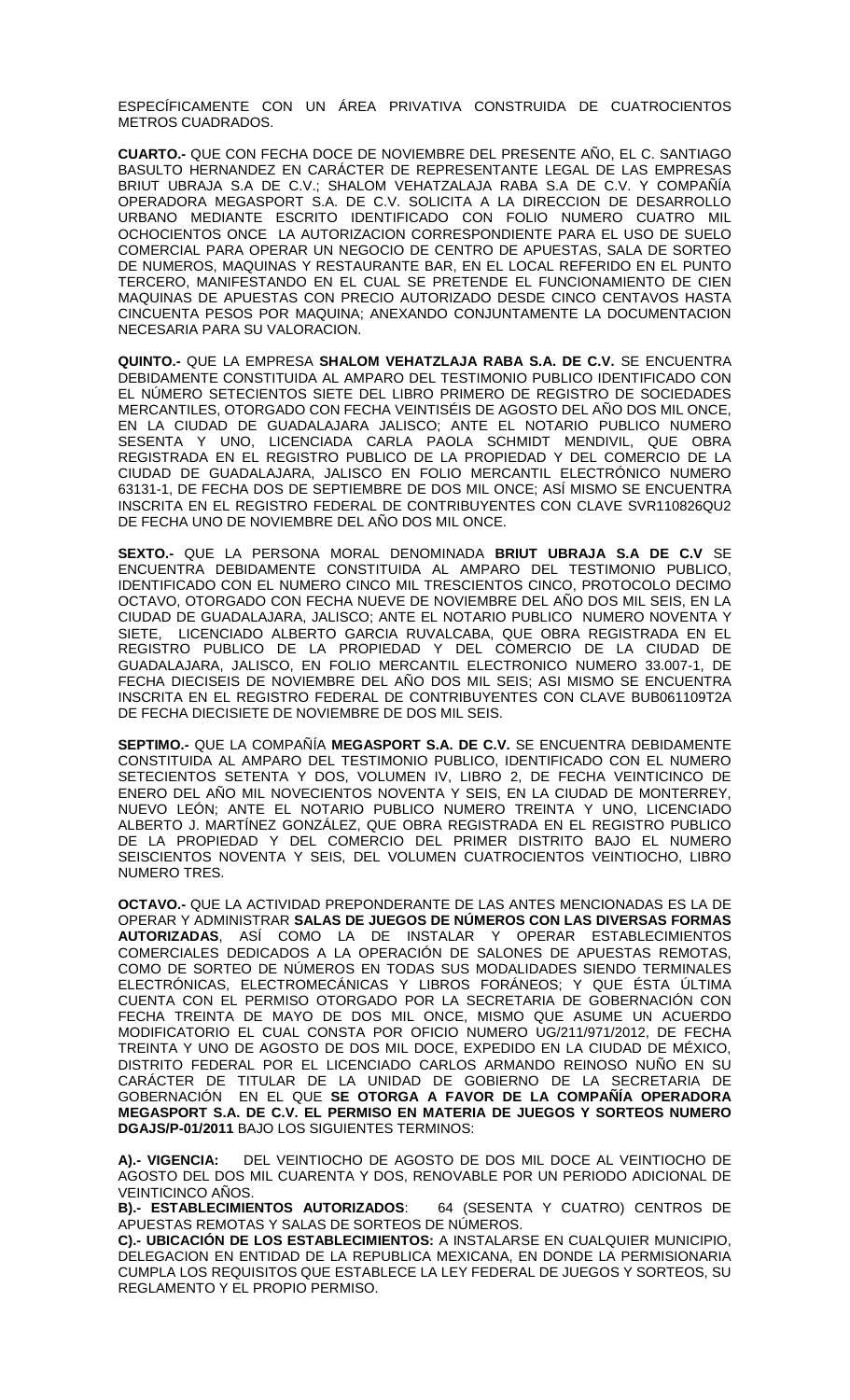**NOVENO.-** QUE LA COMPAÑIA **MEGASPORT S.A. DE C.V.** CUENTA CON UN CONTRATO DE OPERACIÓN Y PRESTACION DE SERVICIOS CON LA EMPRESA SHALOM VEHATZLAJA RABA S.A. DE C.V. LA PRIMERA COMO PERMISIONARIA Y LA SEGUNDA COMO OPERADORA, LO ANTERIOR EN CONCORDANCIA CON LO PREVISTO POR EL ARTICULO 30 DEL REGLAMENTO DE LA LEY FEDERAL DE JUEGOS Y SORTEOS, "EL PERMISIONARIO" TIENE DERECHO A CONTRATAR CON TERCEROS LA OPERACIÓN Y EXPLOTACION DE JUEGOS COMPRENDIDOS EN "EL PERMISO" MEDIANTE UN CONTRATO DE PARTICIPACION O DE OPERACIÓN Y SERVICIOS U OTRO TIPO DE CONTRATO SIMILAR.

**DECIMO.-** QUE CON OFICIO NUMERO **DGAJS/SCEV/0282/2012** LA LICENCIADA ARACELI BARROSO RODRIGUEZ DIRECTORA GENERAL ADJUNTA DE JUEGOS Y SORTEOS **AUTORIZA A LA COMPAÑÍA MEGASPORT S.A. DE C.V. LA EXPLOTACION DEL PERMISO NUMERO DGAJS/P-01/2011** DE TREINTA DE MAYO DE DOS MIL ONCE EN UNION DE LA EMPRESA VEHATZLAJA RABA S.A. DE C.V. BAJO LA FIGURA DE OPERADOR EN TERMINOS DEL CONTRATO DE OPERACIÓN DE VEINTIDOS DE OCTUBRE DE DOS MIL ONCE Y DEL CONVENIO MODIFICATORIO AL CONTRATO DE OPERACIÓN Y PRESTACION DE SERVICIOS DE CATORCE DE FEBRERO DE DOS MIL ONCE CELEBRADO ENTRE AMBAS PARTES.

#### **C O N S I D E R A N D O**

**I.-** QUE ES OBLIGACIÓN DE ESTE HONORABLE AYUNTAMIENTO EN TÉRMINOS DE LO QUE DISPONEN LOS ARTÍCULOS **102, 103 Y 105** DE LA CONSTITUCIÓN POLÍTICA DEL ESTADO LIBRE Y SOBERANO DE PUEBLA, CUMPLIR Y HACER CUMPLIR LA CONSTITUCIÓN, LEYES Y REGLAMENTOS SECUNDARIOS QUE EMANEN DEL PACTO FEDERAL; ELLO EN ESTRICTO APEGO Y CONCORDANCIA EN LO DISPUESTO POR EL ARTÍCULO **115** FRACCIÓN V DE LA PROPIA CONSTITUCIÓN POLÍTICA DE LOS ESTADOS UNIDOS MEXICANOS.

**II.-** QUE EN TÉRMINOS DE LO DISPUESTO POR LOS ARTÍCULOS **9** FRACCIONES **I, III, X , XV,** Y PÁRRAFO ÚLTIMO DE LA LEY GENERAL DE ASENTAMIENTOS HUMANOS Y **78** FRACCIONES **XXXIX, XLI** DE LA LEY ORGÁNICA MUNICIPAL DEL ESTADO DE PUEBLA CORRESPONDE A ESTE MUNICIPIO EN EL ÁMBITO DE SU JURISDICCIÓN ENTRE OTROS, ADMINISTRAR LOS PLANES O PROGRAMAS DE DESARROLLO URBANO, DE CENTROS DE POBLACIÓN, ASÍ COMO EXPEDIR LAS AUTORIZACIONES, LICENCIAS O PERMISOS DE USO DE SUELO; EJERCIENDO SUS ATRIBUCIONES EN MATERIA DE DESARROLLO URBANO A TRAVÉS DE LOS CABILDOS DE LOS AYUNTAMIENTOS O CON EL CONTROL Y EVALUACIÓN DE ESTOS.

**III.-** QUE EL ARTÍCULO **92** EN SUS FRACCIONES **III, IV,** Y **V** DE LA LEY ORGÁNICA MUNICIPAL DEL ESTADO DE PUEBLA; ESTABLECE QUE SON FACULTADES OBLIGACIONES DE LOS REGIDORES DELIBERAR Y DECIDIR SOBRE LOS ASUNTOS QUE LE COMPETEN AL AYUNTAMIENTO, FORMAR PARTE DE LAS COMISIONES PARA LAS QUE FUEREN DESIGNADOS POR ÉSTE Y DICTAMINAR E INFORMAR SOBRE LOS ASUNTOS QUE SE LES ENCOMIENDE; DISPOSICIÓN QUE SE ARTICULA CON EL ARTICULO **96** FRACCIÓN **III** DE ESA PROPIA LEY, QUE ESTABLECE QUE DENTRO DE LAS COMISIONES PERMANENTES DE REGIDORES SE ENCUENTRAN LA DE DESARROLLO URBANO Y OBRAS PÚBLICAS, MISMA DE LA QUE FORMAMOS PARTE LOS SUSCRITOS Y QUE DEBERÁ ANALIZAR, DISCUTIR Y PROPONER SOBRE LOS ASUNTOS COMPRENDIDOS EN ESAS **MATERIAS** 

**IV.-** QUE DURANTE EL TIEMPO QUE OPERO EL ESTABLECIMIENTO DENOMINADO WINPOT FUNCIONO DEBIDAMENTE DANDO CUMPLIMIENTO A LAS DIVERSAS NORMATIVAS DISPUESTAS, ASI COMO A LAS CONDICIONANTES ESTABLECIDAS EN LAS LICENCIAS OTORGADAS EN SU MOMENTO POR ESTE AYUNTAMIENTO.

**V.-** QUE LA CIUDAD PODRÍA VERSE BENEFICIADA AL PERMITIR LA INVERSIÓN DE DICHAS EMPRESAS, YA QUE AL CONTEMPLARSE COMO UNA ALTERNATIVA DE ENTRETENIMIENTO SE PODRÁ INCREMENTAR LAS OPCIONES DE DESTINOS TURÍSTICOS, DISMINUYENDO EN CIERTA MEDIDA LA MIGRACIÓN TURÍSTICA A OTROS DESTINOS, CONLLEVANDO CON ELLO LA GENERACIÓN DE EMPLEOS DIRECTOS E INDIRECTOS RESULTADO DE LA ACTIVACIÓN DE SERVICIOS COMPLEMENTARIOS TALES COMO ALIMENTOS, BEBIDAS Y HOSPEDAJE ENTRE OTROS

**VI.-**QUE LA DIRECCION DE DESARROLLO URBANO EN TERMINOS DE LAS FACULTADES QUE LE CONFIERE EL NUMERAL **18** DEL REGLAMENTO DE CONSTRUCCIONES DE ESTA CIUDAD, DE TEHUACÁN, PUEBLA; APEGÁNDOSE PARA ELLO EN LOS LINEAMIENTOS QUE EN MATERIA DE DESARROLLO URBANO RIGEN EN EL MUNICIPIO, ANALIZÓ EL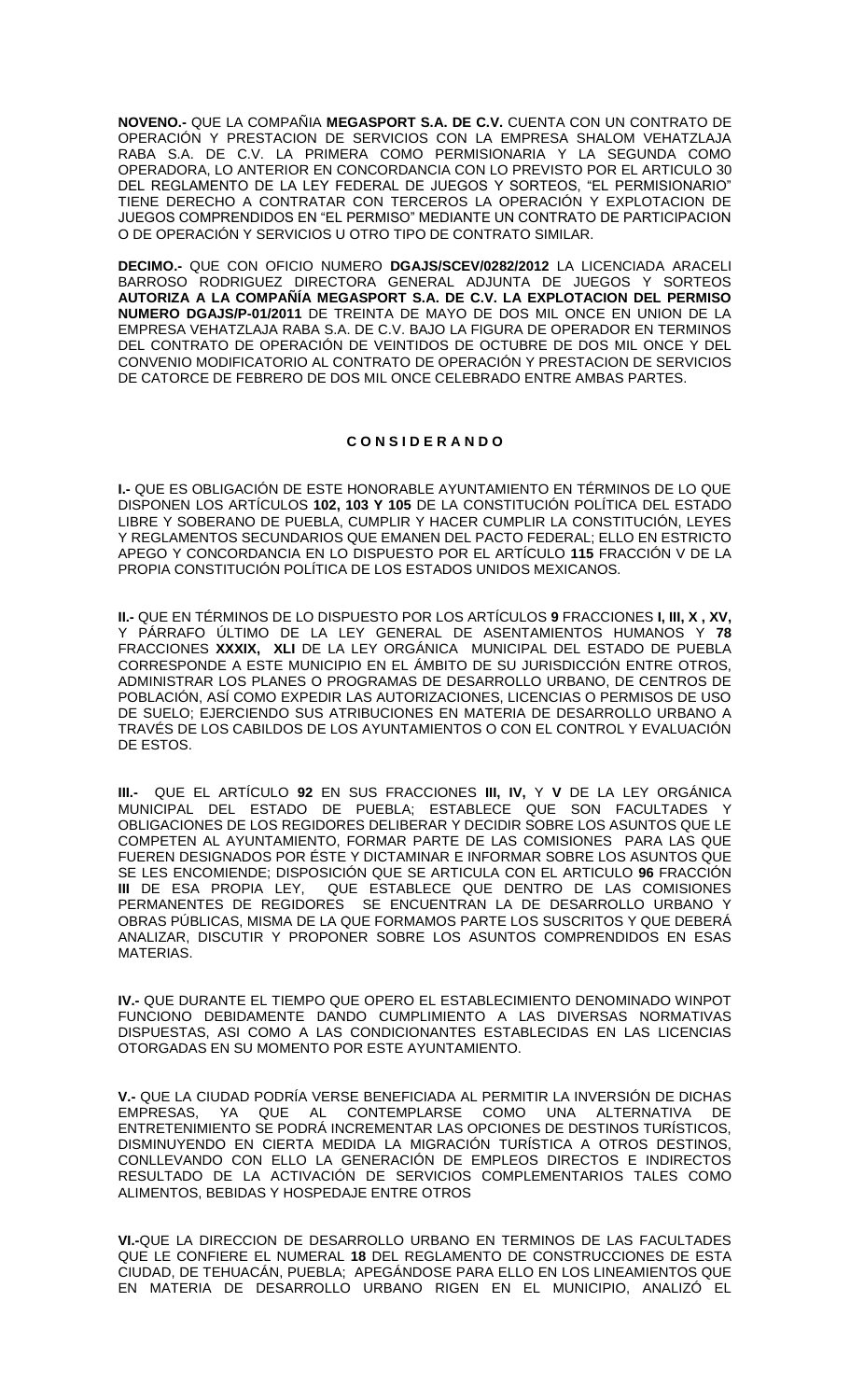EXPEDIENTE AFECTO A LA CAUSA, ENCONTRANDO QUE A EXCEPCIÓN DE RESTAURANTE BAR, EL USO DE SUELO SOLICITADO PARA CENTRO DE APUESTAS, SALA DE SORTEO DE NÚMEROS Y MAQUINAS NO SE CONTEMPLA COMO TAL DE ACUERDO A LO CONTENIDO POR LA TABLA DE COMPATIBILIDADES PARA USOS Y DESTINOS DEL PROGRAMA RECTOR DE DESARROLLO URBANO SUSTENTABLE DEL CENTRO DE POBLACIÓN DE ESTA CIUDAD, ACTUALIZACIÓN DOS MIL ONCE, EN VIGENCIA; NO OBSTANTE SE CONTEMPLAN DENTRO DE LA CLASIFICACIÓN RECREACIÓN SOCIAL Y DEPORTES, ACTIVIDADES PARA JUEGOS ELECTRÓNICOS ASÍ COMO JUEGOS DE MESA, SIENDO ÉSTE SU RUBRO PRÓXIMO EQUIVALENTE, RESULTANDO **FACTIBLE** TODA VEZ QUE EL INMUEBLE UBICADO EN CALZADA ADOLFO LOPEZ MATEOS CON NUMERO OFICIAL TRES MIL OCHOCIENTOS, EN SAN LORENZO TEOTIPILCO DE ESTE MUNICIPIO DE TEHUACÁN, PUEBLA, SE LOCALIZA EN ZONIFICACIÓN PRIMARIA ÁREA URBANA ACTUAL CON FRENTE A CORREDOR URBANO (COU) Y DE ACUERDO AL APROVECHAMIENTO QUE SE PRETENDE, **DEBERÁ CUMPLIRSE** CON LO ESTABLECIDO EN LOS SIGUIENTES LINEAMIENTOS:

1.- LEY FEDERAL DE JUEGOS Y SORTEOS.

2.- LEY FEDERAL SOBRE METROLOGÍA Y NORMALIZACIÓN.

3.- LEY FEDERAL DE PROTECCIÓN AL CONSUMIDOR.

4.-REGLAMENTO DE LA LEY FEDERAL DE JUEGOS Y SORTEOS.

5.-REGLAMENTO DE LA LEY FEDERAL SOBRE METROLOGÍA Y NORMALIZACIÓN.

6.- CUMPLIR CON LO ESTIPULADO EN LA NORMA NOM-028-SCFI-2000, SOBRE INFORMACIÓN COMERCIAL, CRITERIOS DE INFORMACIÓN SOBRE PROMOCIONES COLECCIONABLES Y EN LAS QUE INTERVIENE EL AZAR.

7.-CUMPLIR CON LOS LINEAMIENTOS INDICADOS EN EL PERMISO DGAJS/P-01/2011AUTORIZADO POR LA SECRETARIA DE GOBERNACIÓN, ASÍ COMO SU MODIFICATORIO UG/211/971/2012.

8.- REGLAMENTO DE CONSTRUCCIONES PARA EL MUNICIPIO DE TEHUACAN, PUE. 9.- REGLAMENTO PARA EL MEJORAMIENTO Y PROTECCIÓN DE LA IMAGEN URBANA DE

TEHUACÁN, PUEBLA.

10.- REGLAMENTO PARA EL FUNCIONAMIENTO DE ESTABLECIMIENTOS CON VENTA DE BEBIDAS ALCOHÓLICAS, SERVICIO DE HOSPEDAJE Y CELEBRACIÓN DE ESPECTÁCULOS PÚBLICOS EN LA CIUDAD DE TEHUACÁN, PUE.

11.- REGLAMENTO MUNICIPAL DE PROTECCIÓN AMBIENTAL PARA EL MUNICIPIO DE TEHUACÁN, PUE.

12.- LINEAMIENTOS AMBIENTALES QUE DETERMINE LA DIRECCIÓN DE ECOLOGÍA.

13.- RESPETAR LAS MEDIDAS DE PREVENCIÓN Y COMBATE A CONTINGENCIAS, QUE SEÑALE LA DIRECCIÓN DE PROTECCIÓN CIVIL DE ESTE MUNICIPIO. CON ESPECIAL ATENCIÓN A LAS SIGUIENTES DISPOSICIÓNES:

A).- LAS SALIDAS DE EMERGENCIA DEBERÁN ESTAR DISTRIBUIDAS EN LUGAR, NÚMERO Y TAMAÑO SUFICIENTE, DE ACUERDO A LA CAPACIDAD DEL LUGAR, PARA QUE ESTE PUEDA SER DESALOJADO TOTALMENTE EN 3 MINUTOS.

B).- LAS CONEXIONES ELÉCTRICAS DEBERÁN SER REVISADAS COMO MÍNIMO UNA VEZ AL AÑO, PARA EVITAR SOBRECARGAS.

C).-CONDICIONES DE SEGURIDAD EN INSTALACIÓN DE GAS L.P.

14.- AVISO DE FUNCIONAMIENTO ANTE LA SECRETARIA DE SALUD. ASI COMO LLEVAR A EFECTO LO QUE EN MATERIA ESTIPULA LA LEY GENERAL DE SALUD.

15.- CONVENIO PARA LA DISPOSICION ADECUADA DE LOS RESIDUOS SOLIDOS MUNICIPALES ANTE EL ORGANISMO OPERADOR DE SERVICIOS DE LIMPIA DE TEHUACAN (OOSELITE).

16.- FACTIBILIDAD DE CONSUMO DE AGUA POTABLE Y PERMISO DE DESCARGA EMITIDA POR EL ORGANISMO OPERADOR DE SERVICIOS DE AGUA POTABLE Y ALCANTARILLADO DE TEHUACAN (OOSAPAT).

17.- LICENCIA DE FUNCIONAMIENTO Y CEDULA DE EMPADRONAMIENTO ACTUALIZADAS

18.- NO PODRA SER UTILIZADA LA LICENCIA DE FUNCIONAMIENTO POR DOS LOCALES AL MISMO TIEMPO, POR LO QUE DEBERA REGULARIZAR Y/O ACTUALIZAR SU CONSTANCIA PARA EVITAR SANCIONES DE ACUERDO AL REGLAMENTO EN MATERIA.

19.- RESPETAR NOM-081-ECOL-1994, QUE ESTABLECE LOS LIMITES MAXIMOS PERMISIBLES DE EMISION DE RUIDO.

20.- NO PODRA FUNCIONAR COMO CANTINA O CABARET.

21.- QUEDA ESTRICTAMENTE PROHIBIDO DENTRO DEL ESTABLECIMIENTO LAS CONDUCTAS QUE TIENDAN A LA MENDICIDAD Y A LA PROMOCION, ACEPTACION O INCUBRIMIENTO A LA PROSTITUCION

22.- NO SE PODRA DAR NINGUN OTRO GIRO MAS QUE EL ESPECIFICADO

ES PRECISO DESTACAR QUE LA CONSTANCIA QUE EN SU MOMENTO EXPIDA LA DIRECCIÓN DE DESARROLLO URBANO, NO ES DEFINITIVA Y NO CREA NINGÚN DERECHO REAL O ACCESORIO, QUEDANDO ENTENDIDO QUE DE EXISTIR MOLESTIAS Y/O DESACUERDO POR PARTE DE VECINOS, SE IMPONDRÁN LAS MEDIDAS QUE EL INTERÉS SOCIAL ASÍ DETERMINE, RESULTANDO PROCEDENTE LA CANCELACIÓN DEL USO DE SUELO RESPECTIVO. ASÍ MISMO, SE HACE EL APERCIBIMIENTO QUE EN CASO DE NO CUMPLIR CON LAS CONDICIONANTES ESTABLECIDAS, LA CONSTANCIA DE USO DE SUELO NO PODRÁ SER RENOVADA NI PRORROGADA, HACIÉNDOSE ACREEDORES LOS PARTICULARES A LAS SANCIONES PERTINENTES Y/O CANCELACIÓN DE LA CONSTANCIA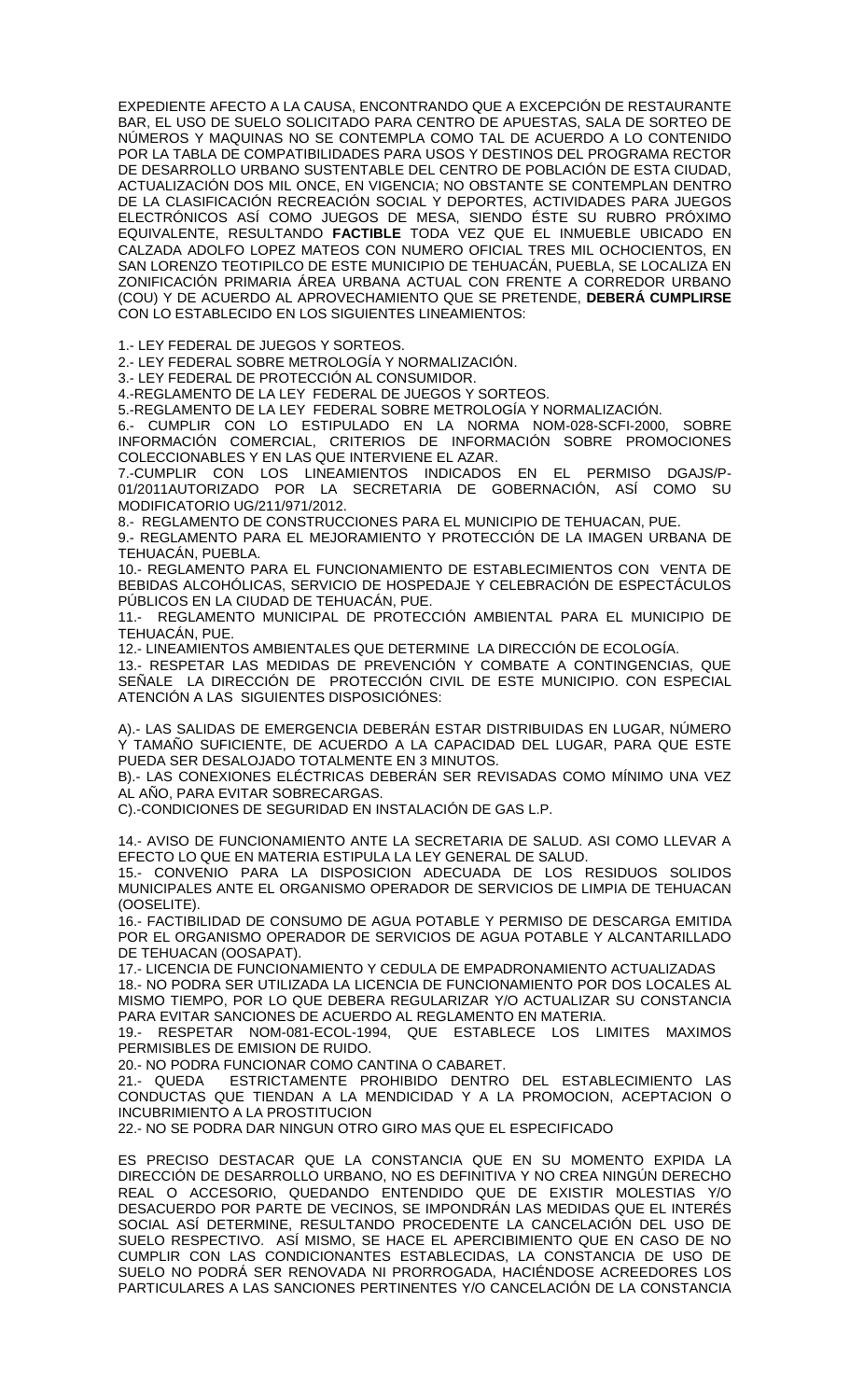**VII.-** QUE EL ARTÍCULO 18 DEL REGLAMENTO DE CONSTRUCCIONES DEL MUNICIPIO DE TEHUACÁN, PUEBLA; DISPONE ADEMÁS, QUE ES FACULTAD DISCRECIONAL DE LA DIRECCIÓN DE DESARROLLO URBANO, ESTABLECER LA VIGENCIA DE LAS CONSTANCIAS DE USO DE SUELO; EN ESE CONTEXTO SE DEBERÁ FIJAR EN LA CONSTANCIA RESPECTIVA DE **"LICENCIA DE USO DE SUELO MIXTO PARA CENTRO DE APUESTAS, SALA DE SORTEO DE NÚMEROS, MAQUINAS Y RESTAURANTE BAR",** UNA VIGENCIA DE **SEIS MESES**, **ESPECÍFICAMENTE PARA EL LOCAL COMERCIAL IDENTIFICADO COMO S-5 (RC-01) DE LOS QUE FORMAN PARTE EL DENOMINADO CENTRO COMERCIAL EL PASEO TEHUACÁN EN EL INMUEBLE UBICADO EN CALZADA ADOLFO LÓPEZ MATEOS NUMERO TRES MIL OCHOCIENTOS DE SAN LORENZO TEOTIPILCO DE ESTE MUNICIPIO DE TEHUACÁN, PUEBLA**, POR LO ANTES EXPUESTO EN LOS PUNTOS DE HECHO Y DE DERECHO QUE EN EL CUERPO DEL PRESENTE DICTAMEN SE VIERTEN, EN USO DE LAS FACULTADES CONFERIDAS, SOMETEMOS A CONSIDERACIÓN DE ESTE HONORABLE CUERPO EDILICIO EL SIGUIENTE:

#### **D I C T A M E N**

**ÚNICO.- SE APRUEBE EL OTORGAMIENTO Y EXPEDICIÓN DE LICENCIA DE USO DE SUELO MIXTO PARA CENTRO DE APUESTAS, SALA DE SORTEO DE NÚMEROS, MAQUINAS Y RESTAURANTE BAR, UNA VIGENCIA DE SEIS MESES, CUYA INSTALACIÓN Y FUNCIONAMIENTO SE PRETENDE ESPECÍFICAMENTE PARA EL LOCAL COMERCIAL IDENTIFICADO COMO S-5 (RC-01) DE LOS QUE FORMAN PARTE EL DENOMINADO CENTRO COMERCIAL EL PASEO TEHUACÁN EN EL INMUEBLE UBICADO EN CALZADA ADOLFO LÓPEZ MATEOS NUMERO TRES MIL OCHOCIENTOS DE SAN LORENZO TEOTIPILCO DE ESTE MUNICIPIO DE TEHUACÁN, PUEBLA; TODA VEZ QUE TAL Y COMO SE HA PLASMADO EN EL CUERPO DEL PRESENTE DICTAMEN, EL USO PRETENDIDO ES COMPATIBLE CON LA ZONIFICACIÓN DE ACUERDO A LO ESTABLECIDO EN EL PROGRAMA ACTUAL DE DESARROLLO URBANO SUSTENTABLE DEL CENTRO DE POBLACIÓN DE ESTA CIUDAD.- A T E N T A M E N T E.- COMISIÓN DE DESARROLLO URBANO Y OBRAS PÚBLICAS.- TEHUACÁN, PUEBLA A SEIS DE DICIEMBRE DE DOS MIL TRECE.- ARQ. CARLOS ARENAS GUTIÉRREZ.- REGIDOR PRESIDENTE.- C. GRETA GARCÍA SALAZAR.- REGIDOR MIEMBRO.- C.P. GABRIELA BRINGAS DELGADO.- REGIDOR MIEMBRO.- FIRMAS ILEGIBLES".**

SEÑOR PRESIDENTE MUNICIPAL, REGIDORES Y SINDICO MUNICIPAL, EN VOTACIÓN SE LES CONSULTA SI SE APRUEBA LA PROPUESTA PRESENTADA EN CUESTIÓN, LOS QUE ESTÉN POR LA AFIRMATIVA SÍRVANSE MANIFESTARLO LEVANTANDO LA MANO.

HABIÉNDOSE ANALIZADO AMPLIAMENTE EL CONTENIDO DEL DICTAMEN DE REFERENCIA, POR MAYORÍA CON **11 VOTOS** A FAVOR POR PARTE DE LOS INTEGRANTES DEL HONORABLE CABILDO, SE DETERMINA EL SIGUIENTE:

# **A C U E R D O**

**ÚNICO.- SE APRUEBA EL OTORGAMIENTO Y EXPEDICIÓN DE LICENCIA DE USO DE SUELO MIXTO PARA CENTRO DE APUESTAS, SALA DE SORTEO DE NÚMEROS, MAQUINAS Y RESTAURANTE BAR, UNA VIGENCIA DE SEIS MESES, CUYA INSTALACIÓN Y FUNCIONAMIENTO SE PRETENDE ESPECÍFICAMENTE PARA EL LOCAL COMERCIAL IDENTIFICADO COMO S-5 (RC-01) DE LOS QUE FORMAN PARTE EL DENOMINADO CENTRO COMERCIAL EL PASEO TEHUACÁN EN EL INMUEBLE UBICADO EN CALZADA ADOLFO LÓPEZ MATEOS NUMERO TRES MIL OCHOCIENTOS DE SAN LORENZO TEOTIPILCO DE ESTE MUNICIPIO DE TEHUACÁN, PUEBLA; TODA VEZ QUE TAL Y COMO SE HA PLASMADO EN EL CUERPO DEL PRESENTE DICTAMEN, EL USO PRETENDIDO ES COMPATIBLE CON LA ZONIFICACIÓN DE ACUERDO A LO ESTABLECIDO EN EL PROGRAMA ACTUAL DE DESARROLLO URBANO SUSTENTABLE DEL CENTRO DE POBLACIÓN DE ESTA CIUDAD.**

LO ANTERIOR CON FUNDAMENTO EN LOS DISPOSITIVOS LEGALES INVOCADOS EN EL DICTAMEN DE REFERENCIA.

NO HABIENDO ASUNTO QUE TRATAR SE DA POR TERMINADA LA PRESENTE SESION DE CABILDO, SIENDO LAS 07 HORAS CON 50 MINUTOS DEL DIA 23 DE DICIEMBRE DEL 2013,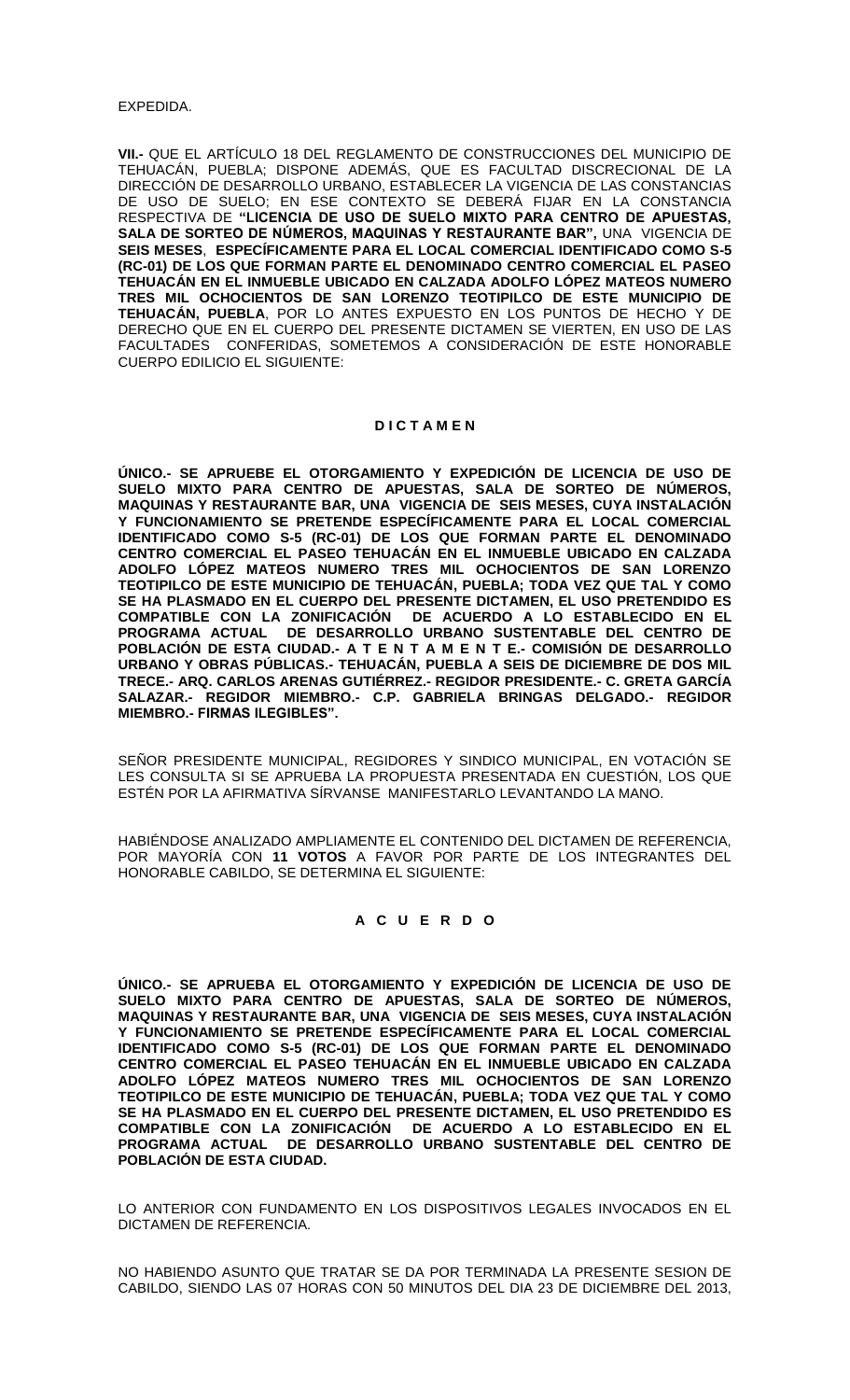| PROCEDIENDOSE A LEVANTAR LA PRESENTE ACTA QUE FIRMAN LOS QUE EN ELLA |         |
|----------------------------------------------------------------------|---------|
| <b>SECRETARIO DEL H. AYUNTAMIENTO</b>                                |         |
| C. JOSE ORLANDO CUALLO CINTA.                                        |         |
| <b>C. ELISEO LEZAMA PRIETO</b>                                       |         |
| C. HUGO RUBEN BOLAÑOS CABRERA                                        |         |
| <b>C. GABRIELA BRINGAS DELGADO</b>                                   |         |
| <b>C. CARLOS ARENAS GUTIERREZ</b>                                    |         |
| <b>C. GRETA GARCIA SALAZAR</b>                                       |         |
| C. CLOTILDE EFREN JUVENCIO PASTRANA                                  |         |
| <b>C. MANUEL MARCELINO JIMENEZ LOPEZ</b>                             |         |
| C. LAURA DEL ROSARIO WUOTTO DIAZ CEBALLOS __ AUSENTE_                |         |
| <b>C. ARNULFO HERNANDEZ JUAREZ</b>                                   |         |
| <b>C. ALMA ROSA GARCIA VEGA</b>                                      |         |
| <b>C. ISAAC AGUILAR SANCHEZ</b>                                      | AUSENTE |
| <b>C. CARLOS CADENA CORONA</b>                                       |         |